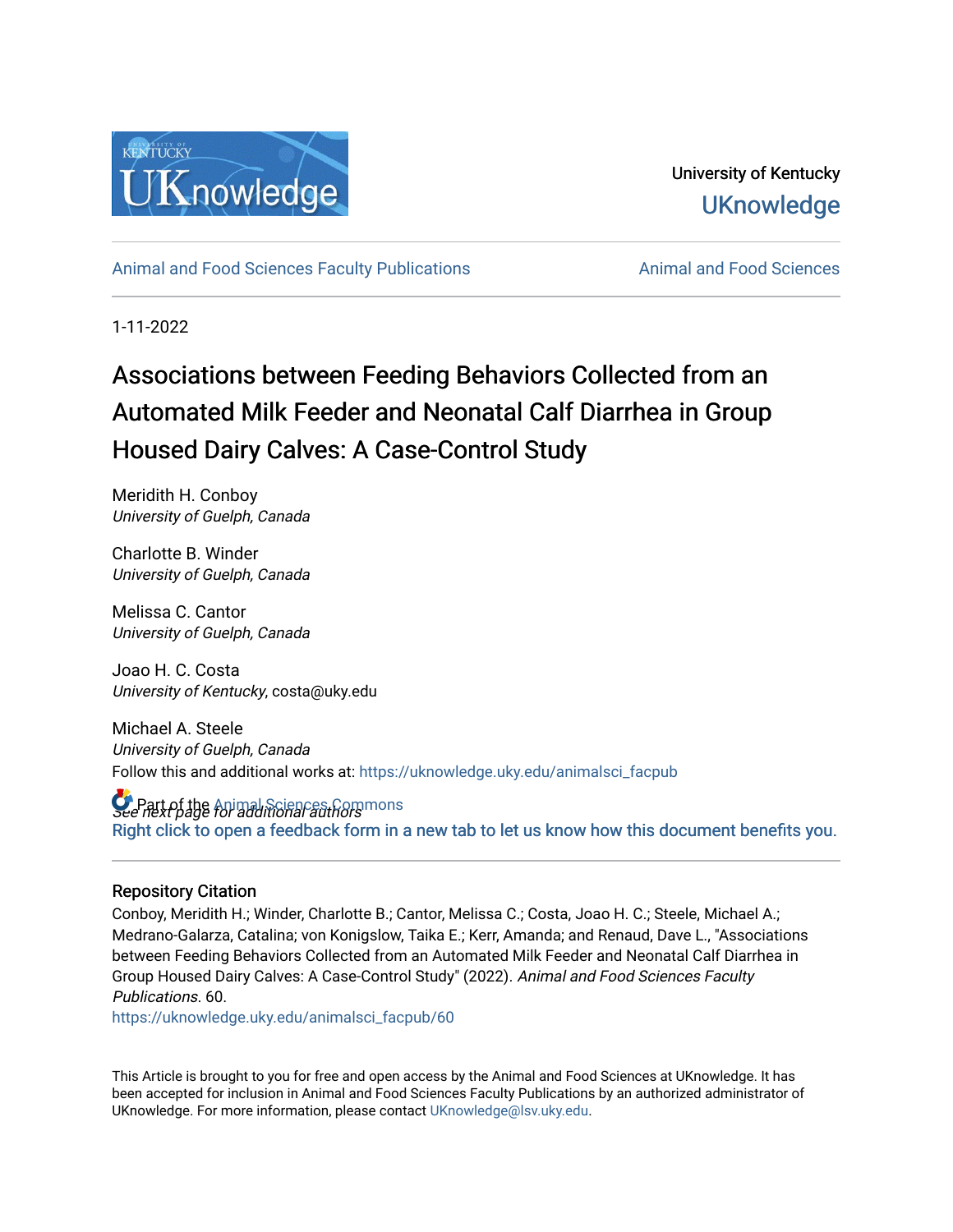# Associations between Feeding Behaviors Collected from an Automated Milk Feeder and Neonatal Calf Diarrhea in Group Housed Dairy Calves: A Case-Control Study

Digital Object Identifier (DOI) https://doi.org/10.3390/ani12020170

# Notes/Citation Information

Published in Animals, v. 12, issue 2, 170.

© 2022 by the authors. Licensee MDPI, Basel, Switzerland.

This article is an open access article distributed under the terms and conditions of the Creative Commons Attribution (CC BY) license ([https://creativecommons.org/licenses/by/4.0/\)](https://creativecommons.org/licenses/by/4.0/).

# Authors

Meridith H. Conboy, Charlotte B. Winder, Melissa C. Cantor, Joao H. C. Costa, Michael A. Steele, Catalina Medrano-Galarza, Taika E. von Konigslow, Amanda Kerr, and Dave L. Renaud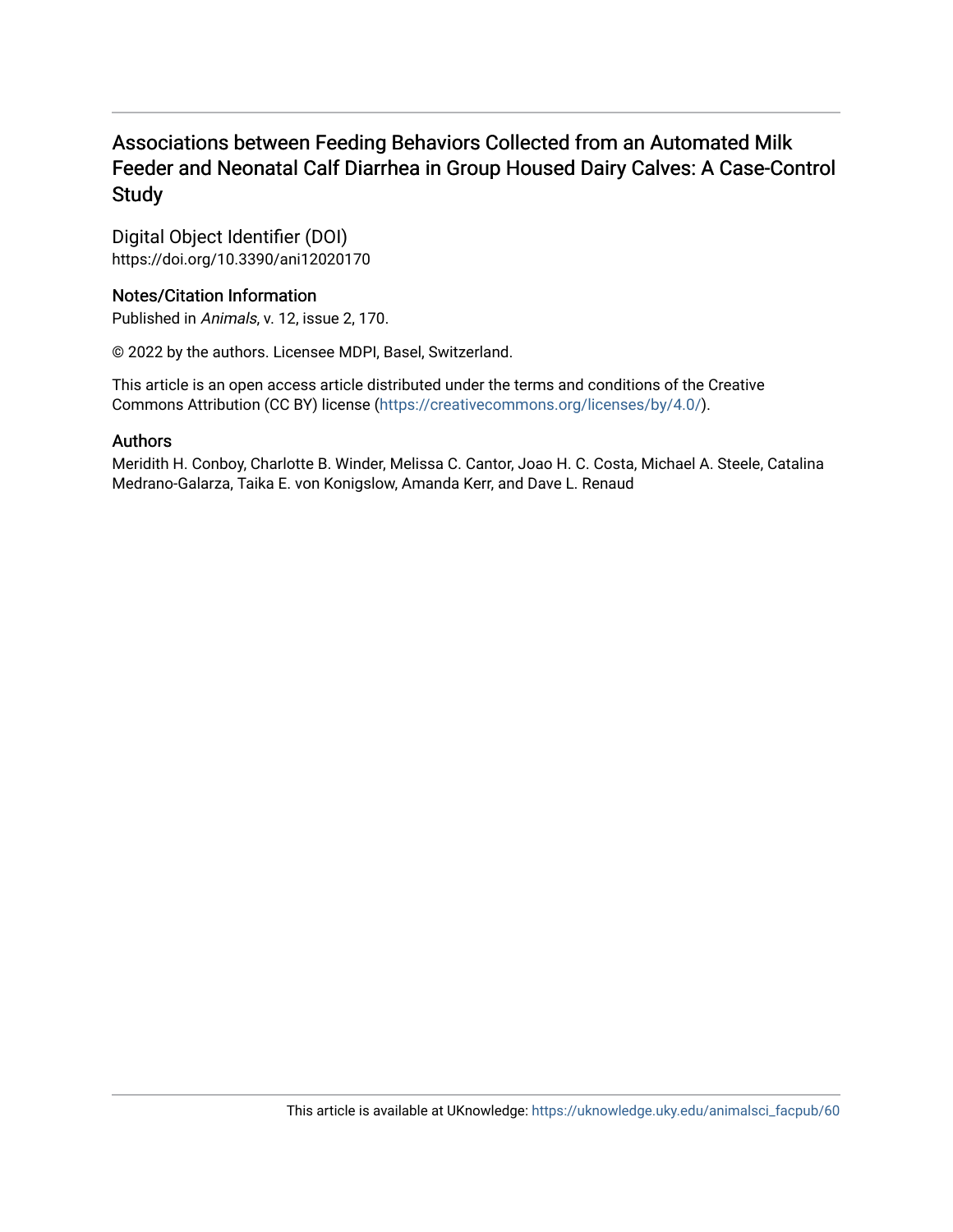

*Article*



# **Associations between Feeding Behaviors Collected from an Automated Milk Feeder and Neonatal Calf Diarrhea in Group Housed Dairy Calves: A Case-Control Study**

**Meridith H. Conboy <sup>1</sup> [,](https://orcid.org/0000-0003-4613-2503) Charlotte B. Winder <sup>1</sup> [,](https://orcid.org/0000-0002-7314-3657) Melissa C. Cantor <sup>1</sup> [,](https://orcid.org/0000-0002-4963-064X) Joao H. C. Costa <sup>2</sup> [,](https://orcid.org/0000-0001-9311-4741) Michael A. Steele <sup>3</sup> , Catalina Medrano-Galarza 1,4 [,](https://orcid.org/0000-0002-2690-189X) Taika E. von Konigslow <sup>1</sup> , Amanda Kerr <sup>5</sup> and Dave L. Renaud 1,[\\*](https://orcid.org/0000-0002-3439-3987)**

- <sup>1</sup> Department of Population Medicine, University of Guelph, Guelph, ON N1G 2W1, Canada; mconboy@uoguelph.ca (M.H.C.); winderc@uoguelph.ca (C.B.W.); cantorm@uoguelph.ca (M.C.C.); cata.medrano@outlook.com (C.M.-G.); tvonkoni@uoguelph.ca (T.E.v.K.)
- <sup>2</sup> Department of Animal and Food Sciences, University of Kentucky, Lexington, KY 40508, USA; costa@uky.edu<br><sup>3</sup> Department of Animal Biosciences University of Guelph, Guelph, ON N1C 2W1, Canada: Department of Animal Biosciences, University of Guelph, Guelph, ON N1G 2W1, Canada;
- masteele@uoguelph.ca <sup>4</sup> Programa de Maestría en Bienestar Animal, Facultad de Medicina Veterinaria, Universidad Antonio Nariño,
- Bogota 110311, Colombia
- <sup>5</sup> Grober Nutrition, Cambridge, ON N1T 1S4, Canada; akerr@grober.com
- **\*** Correspondence: renaudd@uoguelph.ca

check for **-**

**Citation:** Conboy, M.H.; Winder, C.B.; Cantor, M.C.; Costa, J.H.C.; Steele, M.A.; Medrano-Galarza, C.; von Konigslow, T.E.; Kerr, A.; Renaud, D.L. Associations between Feeding Behaviors Collected from an Automated Milk Feeder and Neonatal Calf Diarrhea in Group Housed Dairy Calves: A Case-Control Study. *Animals* **2022**, *12*, 170. [https://doi.org/10.3390/](https://doi.org/10.3390/ani12020170) [ani12020170](https://doi.org/10.3390/ani12020170)

Academic Editors: Uchenna Y. Anele, Ahmed E. Kholif and Diwakar Vyas

Received: 24 November 2021 Accepted: 7 January 2022 Published: 11 January 2022

**Publisher's Note:** MDPI stays neutral with regard to jurisdictional claims in published maps and institutional affiliations.



**Copyright:** © 2022 by the authors. Licensee MDPI, Basel, Switzerland. This article is an open access article distributed under the terms and conditions of the Creative Commons Attribution (CC BY) license [\(https://](https://creativecommons.org/licenses/by/4.0/) [creativecommons.org/licenses/by/](https://creativecommons.org/licenses/by/4.0/)  $4.0/$ ).

**Simple Summary:** Precision technology devices are often integrated on dairies to monitor animal health. One precision technology used to manage calves is an automated milk feeder which can record feeding behaviors such as daily milk intake, drinking speed, and feeder visits. The objective of this study was to determine if calf feeding behaviors collected by an automated milk feeder, changed in the days surrounding diagnosis of neonatal calf diarrhea (NCD; e.g., −3 days to 5 days after diagnosis). Milk intake was lower for the greatest number of days surrounding diagnosis of NCD compared to control calves, but the sensitivity and specificity of detecting NCD using any individual behavior was low. However, parallel testing using cumulative feeding behaviors on the day of diagnosis of NCD increased the sensitivity for detecting disease. This study provides insights into the association of feeding behavior with calves destined for NCD using an automated milk feeder. We suggest feeding behaviors cannot replace visual diagnosis of NCD, but that feeding behaviors might serve as a screening tool for producers.

**Abstract:** The objective of this case-control study was to determine if feeding behavior data collected from an automated milk feeder (AMF) could be used to predict neonatal calf diarrhea (NCD) in the days surrounding diagnosis in pre-weaned group housed dairy calves. Data were collected from two research farms in Ontario between 2017 and 2020 where calves fed using an AMF were health scored daily and feeding behavior data (milk intake (mL/d), drinking speed (mL/min), number of rewarded or unrewarded visits) was collected. Calves with NCD were pair matched to healthy controls (31 pairs) by farm, gender, and age at case diagnosis to assess for differences in feeding behavior between case and control calves. Calves were first diagnosed with NCD on day 0, and a NCD case was defined as calves with a fecal score of  $\geq$  2 for 2 consecutive days, where control calves remained healthy. Repeated measure mixed linear regression models were used to determine if there were differences between case and control calves in their daily AMF feeding behavior data in the days surrounding diagnosis of NCD (−3 to +5 days). Calves with NCD consumed less milk on day 0, day 1, day 3, day 4 and day 5 following diagnosis compared to control calves. Calves with NCD also had fewer rewarded visits to the AMF on day −1, and day 0 compared to control calves. However, while there was a NCD status x day interaction for unrewarded visits, there was only a tendency for differences between NCD and control calves on day 0. In this study, feeding behaviors were not clinically useful to make diagnosis of NCD due to insufficient diagnostic ability. However, feeding behaviors are a useful screening tool for producers to identify calves requiring further attention.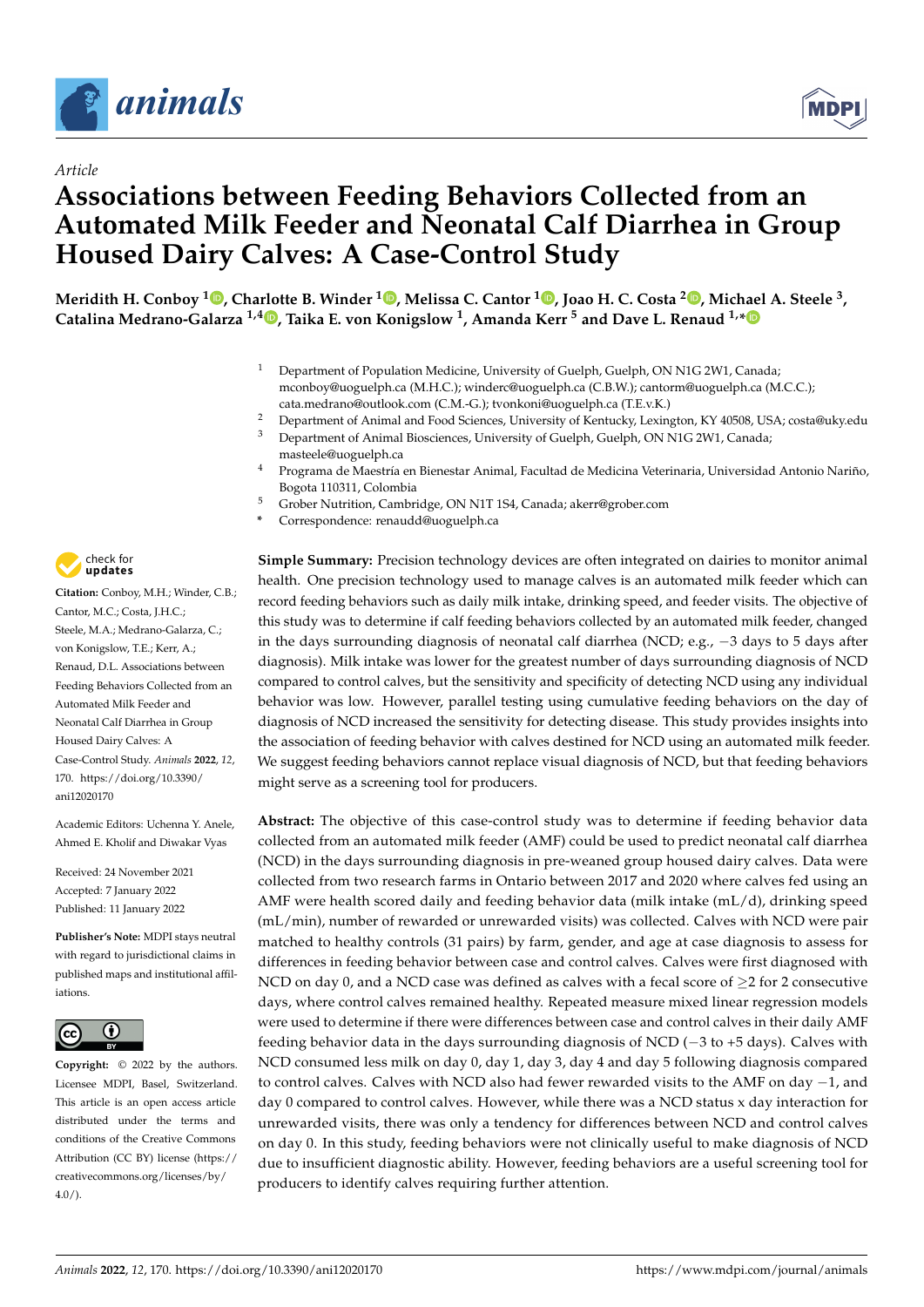**Keywords:** calf health; group housing; automated; precision livestock farming; precision dairy

# **1. Introduction**

Automated milk feeders (AMF) are increasing in popularity [\[1\]](#page-15-0) and promote calf welfare by encouraging natural feeding behavior patterns [\[2\]](#page-15-1). Furthermore, AMF are a social system, and calf companionship has been associated with reduced neophobia towards novel environments [\[3\]](#page-15-2) and novel feeds [\[4\]](#page-15-3). However, concerns over the horizontal spread of disease between calves has led some producers to hesitate towards adopting automated milk feeding systems [\[5\]](#page-15-4). For example, group housing was associated with a higher prevalence of bovine respiratory disease (BRD) in calves compared to individual housing [\[6,](#page-15-5)[7\]](#page-15-6). In contrast, the incidence of diarrhea was found to be lower in groups of four calves compared to individual housing [\[8\]](#page-15-7). However, it was recently found that management factors were associated with morbidity rates [\[9\]](#page-15-8) and mortality rates [\[10\]](#page-15-9) for farms feeding calves with automated milk feeding systems. For example, bacterial contamination of the milk fed to calves [\[9\]](#page-15-8) and higher stocking densities [\[11\]](#page-15-10) were associated with a higher likelihood of some signs of BRD for AMF calves. Furthermore, it has been observed that the percentage of calves with neonatal calf diarrhea (NCD) and BRD more than doubled from 20% (e.g., all-in-all-out practices) to over 40% (e.g., dynamic group housing) when housing practices changed in the same AMF facilities [\[12\]](#page-15-11). Thus, it is likely that management factors are responsible for increased disease transmission in calves rather than automated milk feeding systems per se.

One advantage to AMF is their ability to collect calf feeding behaviors such as total daily milk intake (mL/day), drinking speed (mL/min), number of rewarded visits (calf receives milk) and number of unrewarded visits (non-nutritive visits) to the feeder. Since sickness behavior leads to reduced appetite in mammals [\[13\]](#page-15-12), there is the potential to use AMF for detecting NCD on farm. For example, when calves were offered at least 8 L/d, decreased drinking speed, unrewarded visits, and milk intake were associated with NCD status in the days prior to and after producer diagnosis compared to healthy calves [\[14\]](#page-15-13). Similar results were observed with calves offered 6 L/d and observed by trained researchers, calf milk intake was lower than healthy calves up to four days prior to NCD, and unrewarded visits were lower up to two days before disease diagnosis [\[15\]](#page-15-14). Finally, calves offered a high milk allowance of 12 L/d had less milk intake, less total feeder visits, and occupied the feeder stall for less time than healthy calves following NCD diagnosis by a veterinarian [\[16\]](#page-15-15). Moreover, calves in a cross-sectional study consumed less milk, and had slower drinking speeds than healthy calves on the day of NCD diagnosis [\[17\]](#page-15-16). These studies suggest that feeding behaviors are likely associated with NCD status in calves. However, as reported in a scoping review, very few studies have used abnormal fecal consistency scoring as their diagnostic criteria [\[18\]](#page-15-17), and this is imperative since it is one of the only validated metrics for diagnosing diarrhea on farm [\[19](#page-15-18)[,20\]](#page-16-0). Furthermore, since NCD development occurs quickly [\[21](#page-16-1)[,22\]](#page-16-2), and many studies only health scored calves biweekly, it is imperative that calves are health scored by trained researchers daily. Thus, research is needed which evaluates the association of feeding behaviors with NCD in calves using a validated fecal consistency scoring system.

The objective of this case-control study was to determine if feeding behavior was associated with NCD status in preweaned calves in the three days prior to and the five days after NCD diagnosis when compared to healthy controls. It was hypothesized that milk intake, drinking speed, and unrewarded visits would decrease in the days surrounding NCD diagnosis when compared to healthy calves.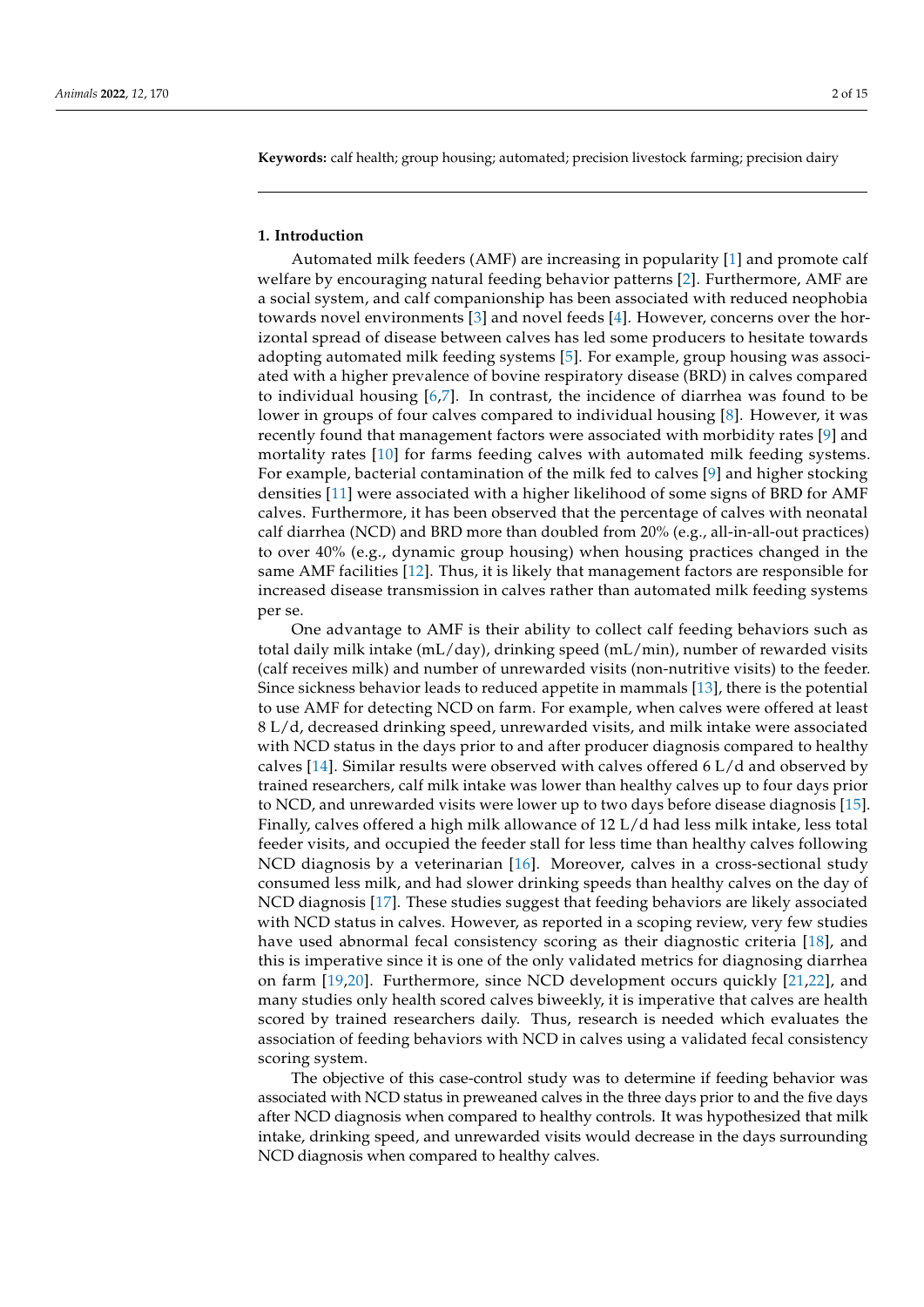# **2. Materials and Methods**

This case-control study was reported using the STROBE-Vet checklist for observational studies [\[23\]](#page-16-3) and was approved by the University of Guelph Animal Care Committee (Animal Use Protocols #3477 and #4408). Data were collected from January to July 2017 and January to November of 2018 at the University of Guelph Livestock Research and Innovation Centre—Elora Dairy Facility (Elora, ON, Canada) and from June to August of 2020 at the Grober Young Animal Development Center (Cambridge, ON, Canada). These data were collected from 174 Holstein calves, the majority of which were female, as part of two other studies, one of which was published [\[24\]](#page-16-4). The two research facilities differed in that the Elora Dairy Facility was a closed herd whereas the Grober Young Animal Development Center was an open herd as they bought calves of varying age and sex from various farms. In brief, calves at the Elora Dairy Facility were fed 3 L of colostrum by bottle within 2 h and offered another 3 L 12 h later [\[24\]](#page-16-4). Since Grober Young Animal Development Center was an open herd, colostrum management information for these calves was not available. For this study, a total of 62 calves were enrolled (31 cases and 31 controls), allowing for the detection of a significant difference in drinking speed with 95% confidence and 80% power. This was calculated using the mean drinking speed and standard deviation of healthy calves  $(896 \pm 337 \text{ mL/min})$  and diseased calves  $(645 \pm 345 \text{ mL/min}; [14])$  $(645 \pm 345 \text{ mL/min}; [14])$  $(645 \pm 345 \text{ mL/min}; [14])$ .

# *2.1. Calf Feeding Protocol*

All calves were fed via a Förster Technik (Cambridge, ON, Canada) AMF using the machine standard 40 FIT feeding plan which provided calves with milk ad libitum (maximum of 3 L per 2 h) for the first 35 days on the AMF (preweaning period), while calves were weaned from 12 to 2 L of milk replacer in the remaining 35 days. The milk replacer was formulated to have 26% CP and 18% crude fat (Excel Pro-Gro, Grober Nutrition, Cambridge, ON, Canada) and was fed at a concentration of 150  $g/L$  at both facilities. At the Elora Dairy Facility, calves were housed in dynamic groups of 10 to 15 calves per pen with a lying surface of 2.8  $m<sup>2</sup>$  per calf. At the Grober Young Animal Development Center, calves were housed in dynamic groups of 7 calves per pen with a lying surface of approximately  $4.1 \text{ m}^2$  per calf. The bedding material was the same at both facilities and consisted of wood shavings on cement. Soiled bedding was removed daily, and the bedding was removed and replaced weekly. Calves at the Elora Dairy Facility were enrolled at birth and health scored until weaning while calves at the Grober Young Animal Development Center were enrolled at arrival to the facility and health scored daily for three weeks. The mean age of the calves at enrollment was 8 days (range: 3 to 21 days; Interquartile Range (IQR): 5 to 10 days).

### *2.2. Calf Health Measurements and Interventions*

Calves were health scored daily using a fecal consistency scoring system [\[19\]](#page-15-18). The rectum of the calves was palpated with a rectal thermometer to initiate defecation. Calves were scored on a 4-point scale with 0 being normal (firm), 1 being soft (moderate spreading), 2 being runny (substantial spreading) and 3 being severely abnormal and watery (splatters and sifts through bedding) [\[19\]](#page-15-18). Calves at the Elora Dairy Facility were health scored from birth until the end of the weaning period, whereas calves at the Grober Young Animal Development Center were health scored for 21 consecutive days, starting on the day after arrival to the facility. A total of 4 observers performed the daily health scoring exams. The observers were trained by a veterinarian or were a veterinarian. No formal intra-observer reliability testing was conducted.

A mild case of NCD was defined as a calf who had abnormal fecal consistency  $\geq$ 2 for at least one day. Electrolyte treatments for mild cases of NCD were the same for both facilities. Mild cases of NCD were treated with oral electrolytes (Calf-Lyte, Vetoquinol, Lavaltrie, QC, Canada) twice daily with the Elora Dairy Facility also administering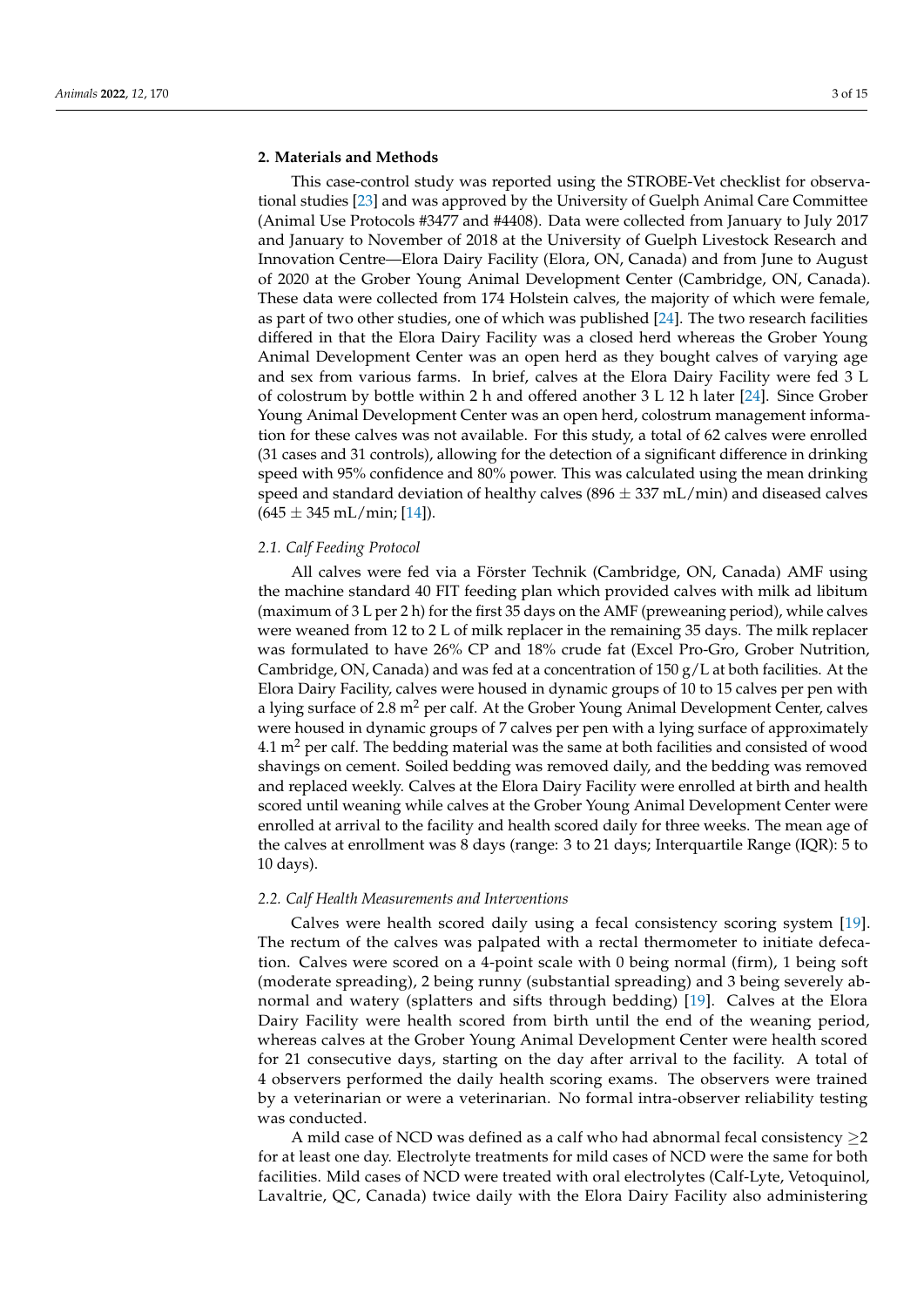meloxicam (Metacam [2.5 mL per 100 kg s.c.] Boehringer Ingelhein, Burlington, ON, Canada) once on the day of diagnosis. Calves were treated with oral electrolytes via a bottle, or esophageal tube if they refused the bottle, until they consumed at least 6 L/d of milk replacer. A severe case of NCD was defined as a calf who was depressed and required oral electrolytes for three or more days. Severe cases of NCD at Grober Young Animal Development Center were treated with electrolytes 3 times daily as needed thereafter, trimethoprim-sulfadoxine (Trimidox [3 mL per 45 kg body weight i.m. once daily for 3 consecutive days], Vetoquinol, Lavaltrie, QC, Canada) and with meloxicam (Metacam [2.5 mL per 100 kg s.c.] Boehringer Ingelhein, Burlington, ON, Canada). Calves with severe cases at Elora dairy facility were treated similarly to those at the Grober Young Animal Development Center, however, calves were also provided with intravenous rehydration therapy (Electrolyte Infusion and Physiological Saline, Bimeda, MTC Animal Health Inc., Cambridge, ON, Canada), at the discretion of the attending veterinarian, when the calf was dehydrated and did not voluntarily consume milk replacer or electrolytes.

# *2.3. Case and Control Selection*

Calves 35 days or older were excluded from this study as they would have already entered the weaning process with restricted milk allowances, and there is variability in feeding during weaning in calves [\[25\]](#page-16-5) We also required the feeding behavior data to be complete for all calves enrolled on this study from days −3 to day 5 after NCD diagnosis. Of the 174 calves evaluated, 31 calves met the criteria to be a case and 31 calves were selected to be the controls.

Cases were defined as having NCD if they had a fecal score of 2 or 3 for a minimum of 2 consecutive days. The second day of having a fecal consistency score of 2 or 3 was defined as the day of diagnosis (day 0). Control calves were defined as calves who did not have an abnormal fecal consistency score for two consecutive days. Case and control calves were matched by farm, gender, and age. Case and control calves were matched as close as possible on age, with the maximum age difference between them being 7 days. To account for lack of independence, calves that were from the two different trials conducted at the Elora Dairy Facility were from two different farms to account for year and any potentially different environmental or management practices between the different years the data was collected.

### *2.4. Feeding Behavior Measurements*

Drinking behaviors [milk intake (mL/d), drinking speed (mL/min), number of rewarded visits per day and the number of unrewarded visits per day] of the calves were collected from the AMF throughout the observation period. To do so, the Microsoft Excel files with all the feeding behavior data was collected directly from the AMF using an SD card. The milk intake, number of rewarded visits and number of unrewarded visits for each visit were cumulated to provide a total amount for each day. The drinking speed from each visit in the day was averaged to provide one value for the day. For the purposes of this study, data were evaluated from 3 days prior to disease diagnosis (day −3) until 5 days after disease diagnosis (day 5) where the day of diagnosis was denoted as day 0. Previous work identified that feeding behaviors changed in the  $\pm 10$  d surrounding disease diagnosis [\[14\]](#page-15-13); however, in order to have a sufficient sample size, our study's observation period was limited to day −3 to day +5 due to cases exhibiting abnormal fecal consistency scores early in life.

### *2.5. Statistical Analysis*

All data were recorded in Microsoft Excel (Windows 10, Microsoft Corp., Redmond, WA, USA). Mixed linear models (Proc Mixed) were analyzed in SAS 9.4 (SAS, Cary, NC, USA) and each drinking behavior outcome (milk intake, drinking speed, rewarded visits, and unrewarded visits) were run separately with day relative to NCD diagnosis as a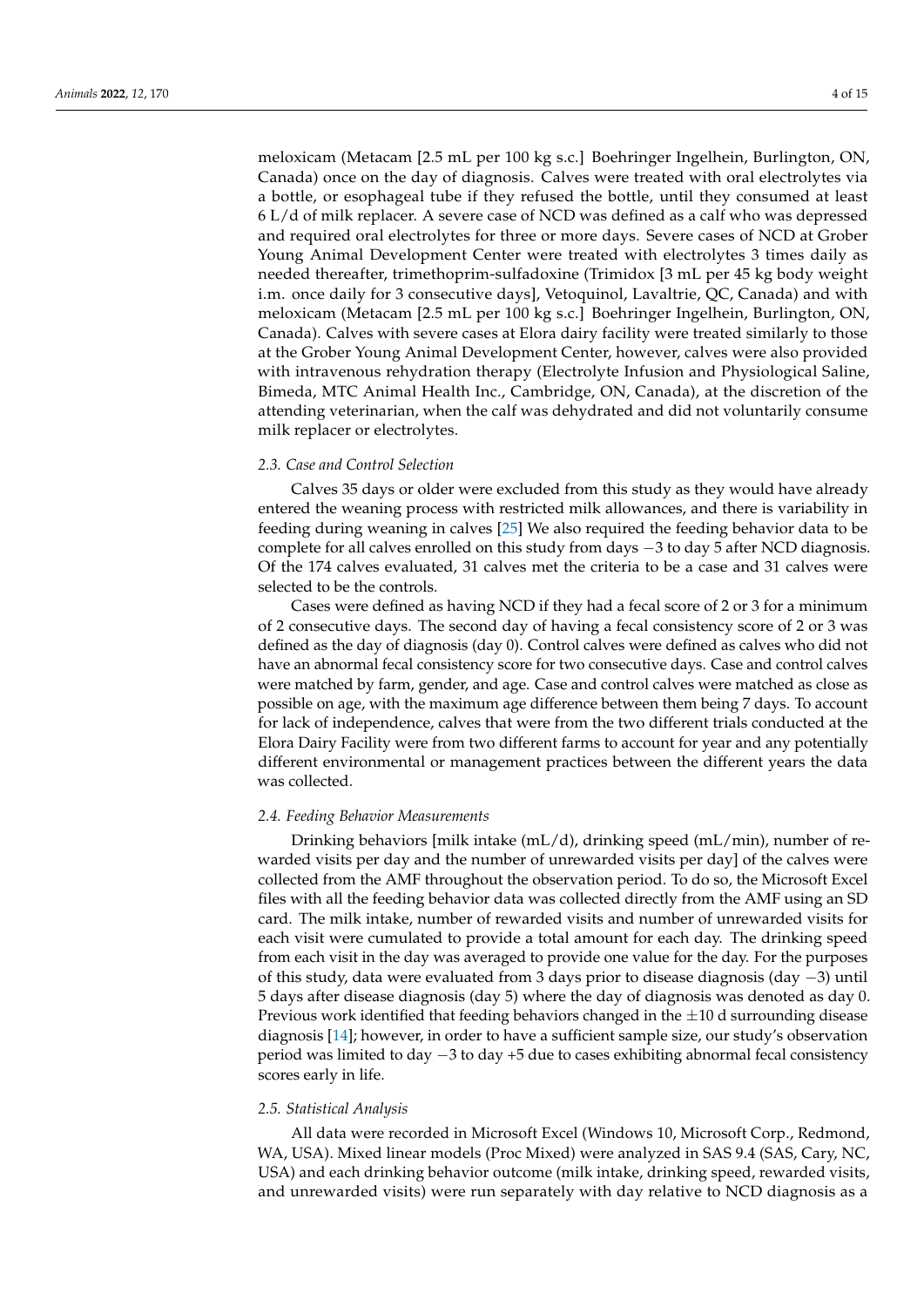repeated measure and calf as the subject during the observation period (days −3 to 5 days after NCD diagnosis, referred to in results as the observation period). In each model, pair and NCD status were offered as fixed effects, and day relative to NCD diagnosis (day  $-3$  before NCD diagnosis to day 5), the NCD status x day relative to NCD diagnosis interaction and the total number of days on the AMF were offered as covariates.

Multicollinearity was assessed for all variables, where a correlation coefficient of 70% or greater indicated collinearity; however, no variables were considered collinear. Unstructured, Toeplitz, exchangeable, and first order autoregressive covariance structures were tested for each model, and the AIC value was determined. The covariance structure that offered the lowest AIC value was used to analyze the data as it best explained the correlation within the data. The Toeplitz covariance structure was used for milk intake, drinking speed, and rewarded visits. The unstructured covariance structure was used for unrewarded visits.

Univariable analysis was conducted using a liberal *p* value of 0.20 for the predictor variable and all covariates. The final multivariable model was obtained through backwards stepwise elimination to ensure all variables included in the model had a  $p \leq 0.05$  unless it was a confounder or part of a significant interaction term. If a non-significant variable was removed from the model and the difference in the coefficients of a significant variable changed by  $\geq$ 25%, the variable was deemed a confounder and was retained in the model. If the interaction term between day relative to diagnosis and case of NCD was found to be significant, it was kept in the model and evaluated further through contrast tables, predictive margins, and margins plots.

Normal quantile plots were used to assess normality of the residuals for each dependent variable. Unrewarded visits were not normally distributed and were transformed with common log and a correction factor of 1. The back-transformed least square means minus the correction factors and the 95% CI are reported for unrewarded visits, with statistical significance reported on the modeled transformed values.

Outliers were assessed graphically and were further scrutinized if the standardized residuals were >3 or  $\lt -3$ . The raw data was assessed to ensure that all outliers were biologically plausible, and only one observation was detected as biologically impossible in the drinking speed model and was removed. Models of milk intake, drinking speed, rewarded visit and unrewarded visits had 5, 2, 6, and 15 outliers, respectively. All outliers were assessed for model leverage using the influence option in Proc Mixed which also calculated Cook's Distance, and restricted likelihood distance. These outliers did not have high leverage on the models, so they were retained in the models.

To determine the cut point which optimized sensitivity and specificity for each outcome, Youden's Index was used on the day of NCD diagnosis. Sensitivity was the defined as the probability that a truly diseased calf is identified as diseased based off its feeding behaviors collected from the AMF, whereas specificity was defined as the probability that a truly healthy calf was identified as being healthy based off its feeding behaviors collected from the AMF. Parallel testing, analyzed in Stata 15 (Stata Corp., College Station, TX, USA), was conducted on the day of diagnosis to determine if the sensitivity of disease prediction could be improved. All feeding behaviors that were found to be statistically significant in the mixed models (on the day of diagnosis) were assessed cumulatively. If any of the significant feeding behaviors were below the optimal cut point of disease detection on the day of diagnosis, the calf was considered diseased. The sensitivity and specificity were then recalculated using the results of parallel testing.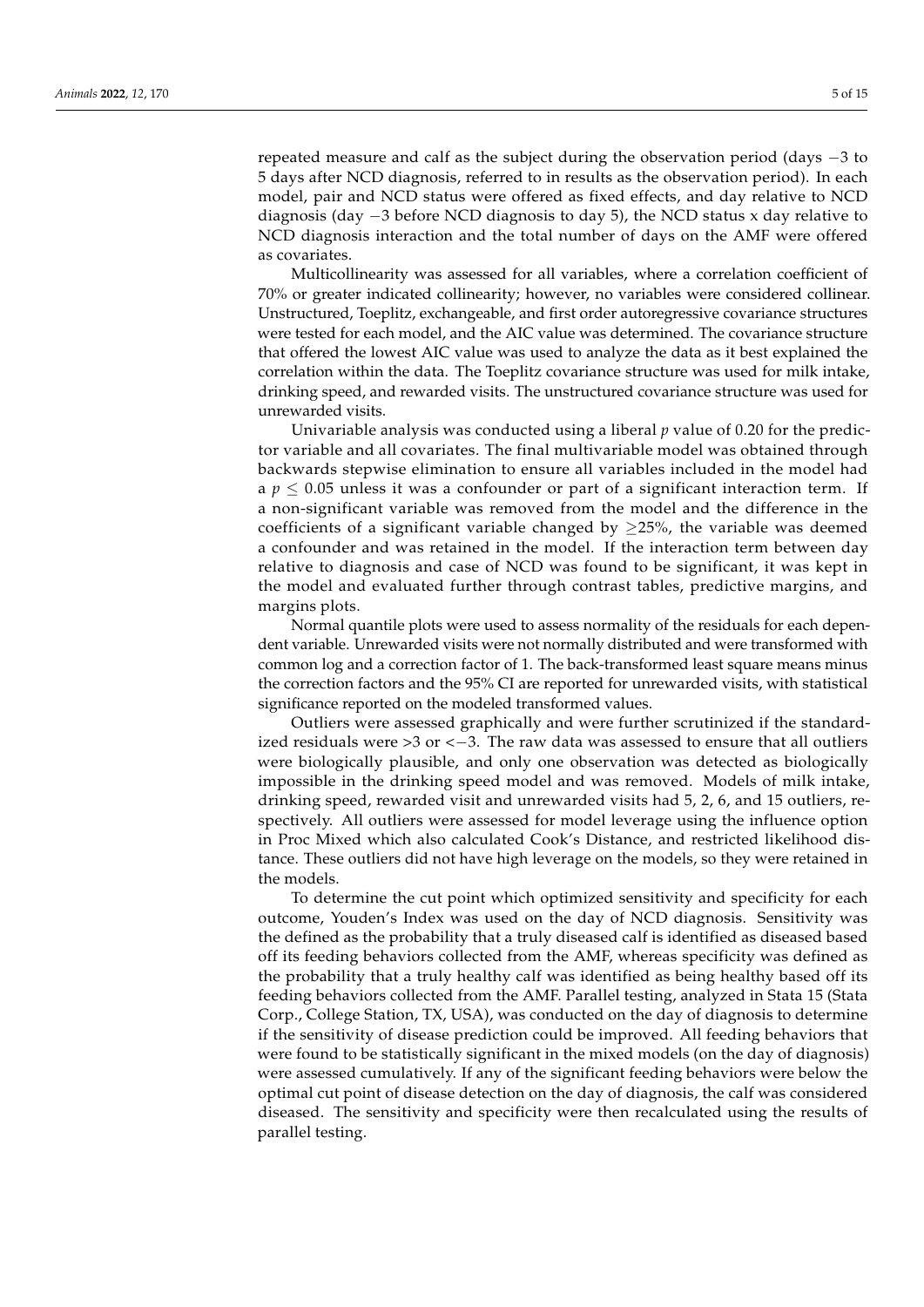# **3. Results**

A total of 174 calves were evaluated. Of these, 31 pairs (62 calves of which 16 were bulls and 46 were heifers) met the inclusion criteria and were selected from the farms. There were 20 pairs of calves from the Elora Dairy Facility (17 pairs from 2017 and 3 pairs from 2018) and 11 pairs of calves from the Grober Young Animal Development Center. Median age at diagnosis (day 0) was 11 days of age (range: 6 to 24 days; interquartile range (IQR): 8 to 14 days) while median days on the AMF at diagnosis was 7 days (range: 4 to 16 days; IQR: 6 to 8 days). Baseline characteristics of case and control calves are presented in Table [1.](#page-7-0)

<span id="page-7-0"></span>**Table 1.** Baseline characteristics of case and control calves where control calves (*n* = 31) did not have neonatal calf diarrhea (NCD), and case calves (*n* = 31) did. Cases of NCD were defined as having a fecal consistency score of 2 or 3 (e.g., runny to watery consistency) for two or more days. Cases calves were matched to control calves based on farm, sex, and age. All calves incurred NCD preweaning and were fed by automated milk feeder.

| <b>Characteristic</b>         | Controls $1$ | $\text{Case} \,$ <sup>2</sup> |
|-------------------------------|--------------|-------------------------------|
| Female                        | $72\%$       | 72%                           |
| Mean age (days)               | $13 \pm 4$   | $12 \pm 5$                    |
| Mean days on automated feeder | $8 + 4$      | $8 + 4$                       |

 $\frac{1}{1}$  Controls = calves without neonatal calf diarrhea (NCD); <sup>2</sup> Cases = sick calves with NCD.

# *3.1. Association of Feeding Behavior for the Observation Period*

The association of feeding behavior and NCD status, and the NCD status x day interactions for the observation period are presented in Table [2.](#page-7-1) Briefly, milk consumption was lower for NCD calves compared to control calves *(p* < 0.001). There was also an NCD status x day interaction for rewarded visits *(p* < 0.001), unrewarded visits *(p* < 0.001), and there was a tendency for a NCD status x day interaction for drinking speed ( $p = 0.07$ ).

<span id="page-7-1"></span>**Table 2.** The association of diarrhea status (healthy or diarrhea) with feeding behaviors of dairy calves ( $n = 31$  matched pairs <sup>1</sup>) in the 3 days before and the 5 days after diarrhea diagnosis. Feeding behaviors (average drinking speed, total milk consumption, number of rewarded and unrewarded visits  $2$ ) were recorded by an automated milk feeder from which calves were fed milk replacer ad libitum. Results are reported as least squares means and the 95% confidence interval  $^3$ .

| Variable                        | Controls                                  | Cases                                  | $F-$ Value $4,5$ | <i>p</i> -Value<br>(Diarrhea Status) $3$ | <i>p</i> -Value<br>(Diarrhea Status<br>Interaction by Day) |
|---------------------------------|-------------------------------------------|----------------------------------------|------------------|------------------------------------------|------------------------------------------------------------|
| Milk intake<br>(mL/d)           | 8465.07<br>$195\%$ CI<br>7846.86-9083.23] | 7081.29<br>[95% CI<br>6463.08-7699.50] | $10.45_{1,30}$   | 0.001                                    | 0.001                                                      |
| Drinking speed<br>(mL/min)      | 508.62<br>$[95%$ CI<br>450.92-566.331     | 481.37<br>[95% CI<br>423.66-539.07]    | $0.47_{1,30}$    | 0.50                                     | 0.07                                                       |
| Rewarded visits<br>(visits/d)   | 9.83<br>[95% CI 8.57-11.08]               | 9.49<br>[95% CI 8.23-10.74]            | $0.15_{1,30}$    | 0.70                                     | 0.03                                                       |
| Unrewarded<br>visits (visits/d) | 1.03<br>[95% CI 0.73–1.38]                | 0.75<br>[95% CI 0.49-1.05]             | $1.79_{1,30}$    | 0.19                                     | 0.001                                                      |

 $1$  All calves were pair matched to healthy calves by age at diagnosis, gender, and farm; <sup>2</sup> Diarrhea was defined as feces which spread easily and or sifted through bedding for two consecutive days; <sup>3</sup> Significance generated from linear mixed models  $p < 0.05$ ; <sup>4</sup> non-normally distributed log10 transformation for significance  $p < 0.05$ , back transformed values are reported for least square means and 95% CI; <sup>5</sup> Subscripts refer to numerator and denominator degrees of freedom. The bold indicates statistical significance for easy interpretation for the reader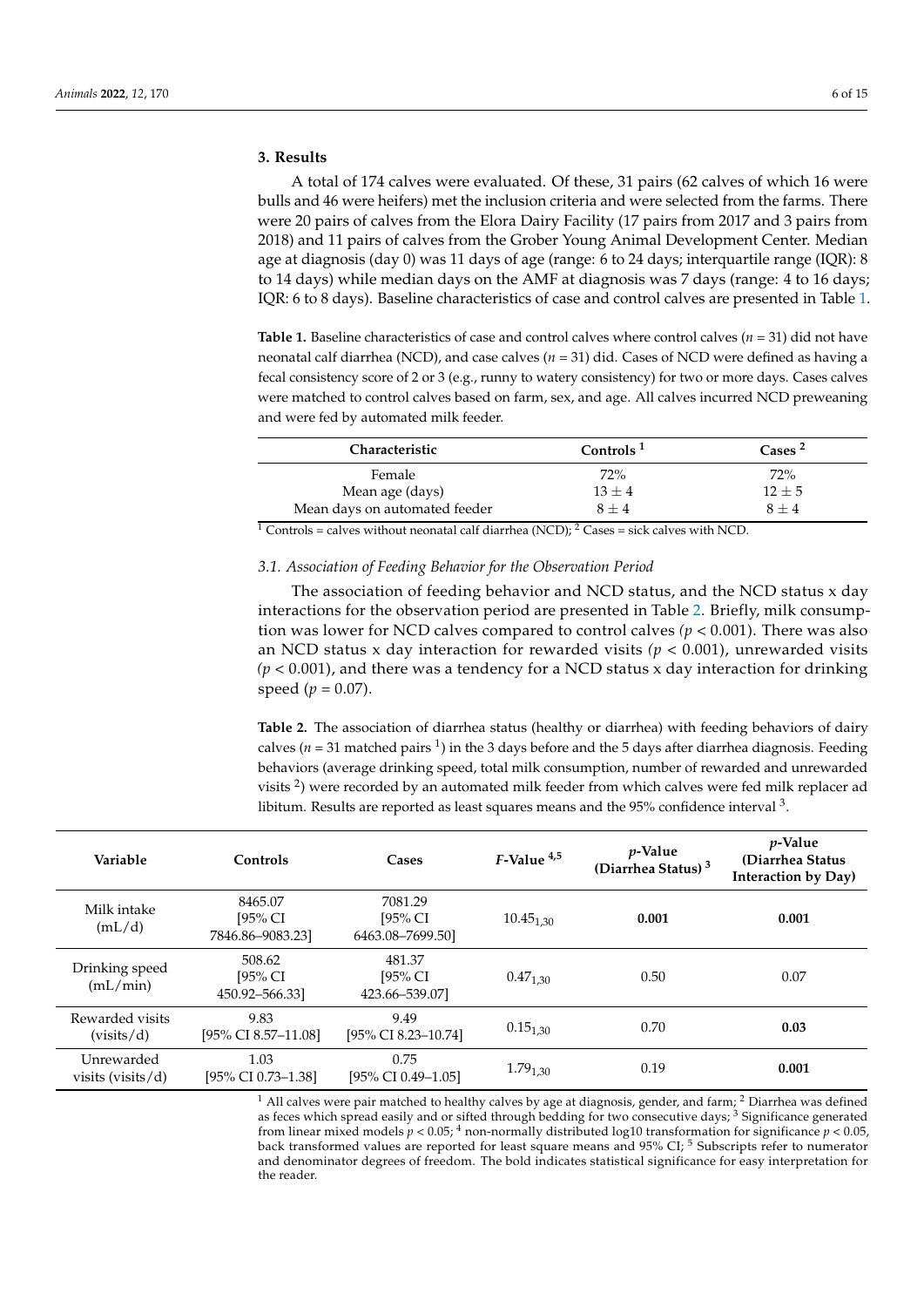There was a negative association of milk intake with NCD status ( $p < 0.001$ ), and there was a significant NCD status x day interaction for milk intake  $(p < 0.001;$  Figure [1\)](#page-8-0). Specifically, NCD calves drank less milk than control calves for several days (day 0, day 1, day 3;  $p < 0.001$ , day 4;  $p = 0.03$ , and day 5;  $p = 0.02$ ). Neonatal calf diarrhea calves also tended to drink less milk on days  $-1$  ( $p = 0.09$ ) and day 2 ( $p = 0.06$ ) compared to control calves. Day −3 and day −2 were not different (*p* > 0.10). Day −3 and day −2 were not different (*p* > 0.10).

<span id="page-8-0"></span>

**Figure 1.** Results of the repeated measures mixed linear regression model assessing the relationship between day relative to neonatal calf diarrhea diagnosis (day 0) and least square mean milk intake between day relative to neonatal calf diarrhea diagnosis (day 0) and least square mean milk intake (mL/d) of pair matched control ( $n = 31$ ) and diarrhea ( $n = 31$ ) calves fed by an automated milk feeder, preweaning. A calf was defined as having neonatal calf diarrhea if they had a fecal consistency score preweaning. A calf was defined as having neonatal calf diarrhea if they had a fecal consistency score of 2 or 3 (runny to watery consistency) for two or more consecutive days. Calves were matched on farm, gender and age and the model included calf and pair number to account for the matched pair analysis. The error bars represent ±95% confidence interval. \* Indicates a significant difference  $(p \le 0.05)$ , and ^ indicates a tendency (> 0.05 *p* < 0.10).

# *3.3. Drinking Speed 3.3. Drinking Speed*

There was a tendency for a NCD status x day interaction for drinking speed ( $p = 0.07$ ; Figure [2\).](#page-9-0) Specifically, there was a tendency for NCD calves to have a slower drinking Figure 2). Specifically, there was a tendency for NCD calves to have a slower drinking speed than control calves on day 1 (*p* = 0.09), but no other days were different (days −3 to day 0 and days 2 to day 5; *p* > 0.10). day 0 and days 2 to day 5; *p* > 0.10).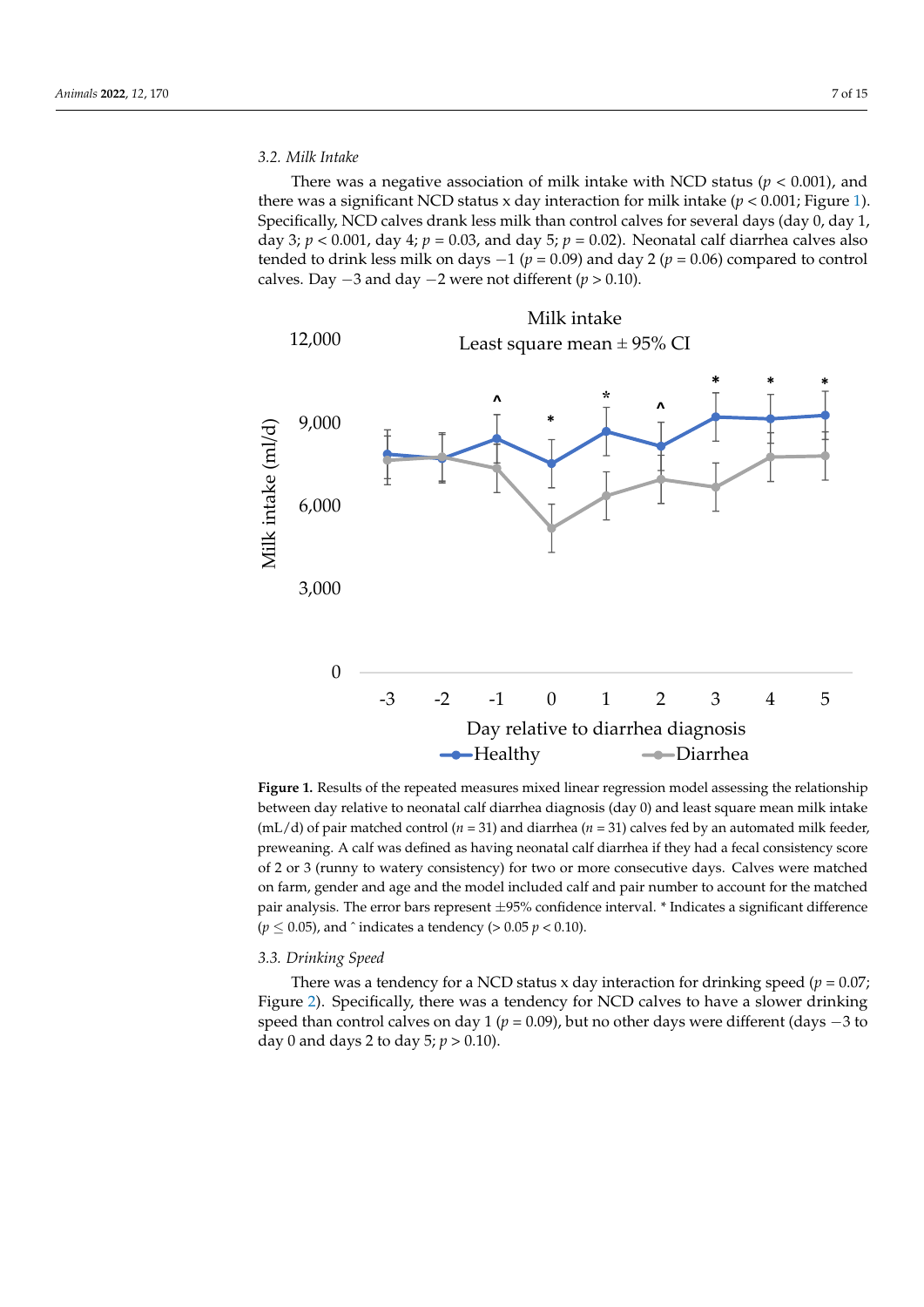<span id="page-9-0"></span>

**Figure 2.** Results of the repeated measures mixed linear regression model assessing the relationship between day relative to neonatal calf diarrhea diagnosis (day 0) and drinking speed (mL/d) of pair between day relative to neonatal calf diarrhea diagnosis (day 0) and drinking speed (mL/d) of pair matched control ( $n = 31$ ) and diarrhea ( $n = 31$ ) calves fed by an automated milk feeder, preweaning. A calf was defined as having neonatal calf diarrhea if they had a fecal consistency score of 2 or 3 (runny to watery consistency) for two or more consecutive days. Calves were matched on farm, gender and age and the model included calf and pair number to account for the matched pair analysis. The error bars represent  $\pm$ 95% confidence interval. ^ Indicates a tendency for a difference (> 0.05  $p$  < 0.10). **Figure 2.** Results of the repeated measures mixed linear regression model assessing the relationship

# 0.05 *p* < 0.10). *3.4. Rewarded Visits*

*3.4. Rewarded Visits*  There was a NCD status x day interaction for rewarded visits (*p* < 0.03; Figure [3\)](#page-10-0).  $p = 0.02$  and day 0;  $p = 0.04$ ). However, NCD calves had greater rewarded visits on day 3 f and day of factorial calculation of the metal less resolution of the material visits on day  $($ *p* = 0.03) and tended to have greater rewarded visits on day 4 (*p* = 0.09) compared to control  $\frac{1}{2}$  and day 0,000 km<sup>2</sup> and day 0,000 km<sup>2</sup> and day  $\frac{1}{2}$  and day  $\frac{1}{2}$  and day  $\frac{1}{2}$ . calves, but no other days were different (days −3 to day −2 and day 1, day 2, and day 5;<br>n > 0.10) calves, but no other days were different (days −3 to day −2 and day 1, day 2, and day 5; *p* Specifically, NCD calves had less rewarded visits surrounding NCD diagnosis (day −1;  $p > 0.10$ ).

# > 0.10). *3.5. Unrewarded Visits*

There was a NCD status x day interaction for unrewarded visits ( $p = 0.001$ ; Figure [4\)](#page-11-0). Specifically, NCD calves tended to have less unrewarded visits on the day of NCD diagnosis (day  $0; p = 0.07$ ) compared to control calves. However, there were no other differences by day observed between NCD and control calves (days −3 to day −1 and days 1 to day 5;  $p > 0.10$ ).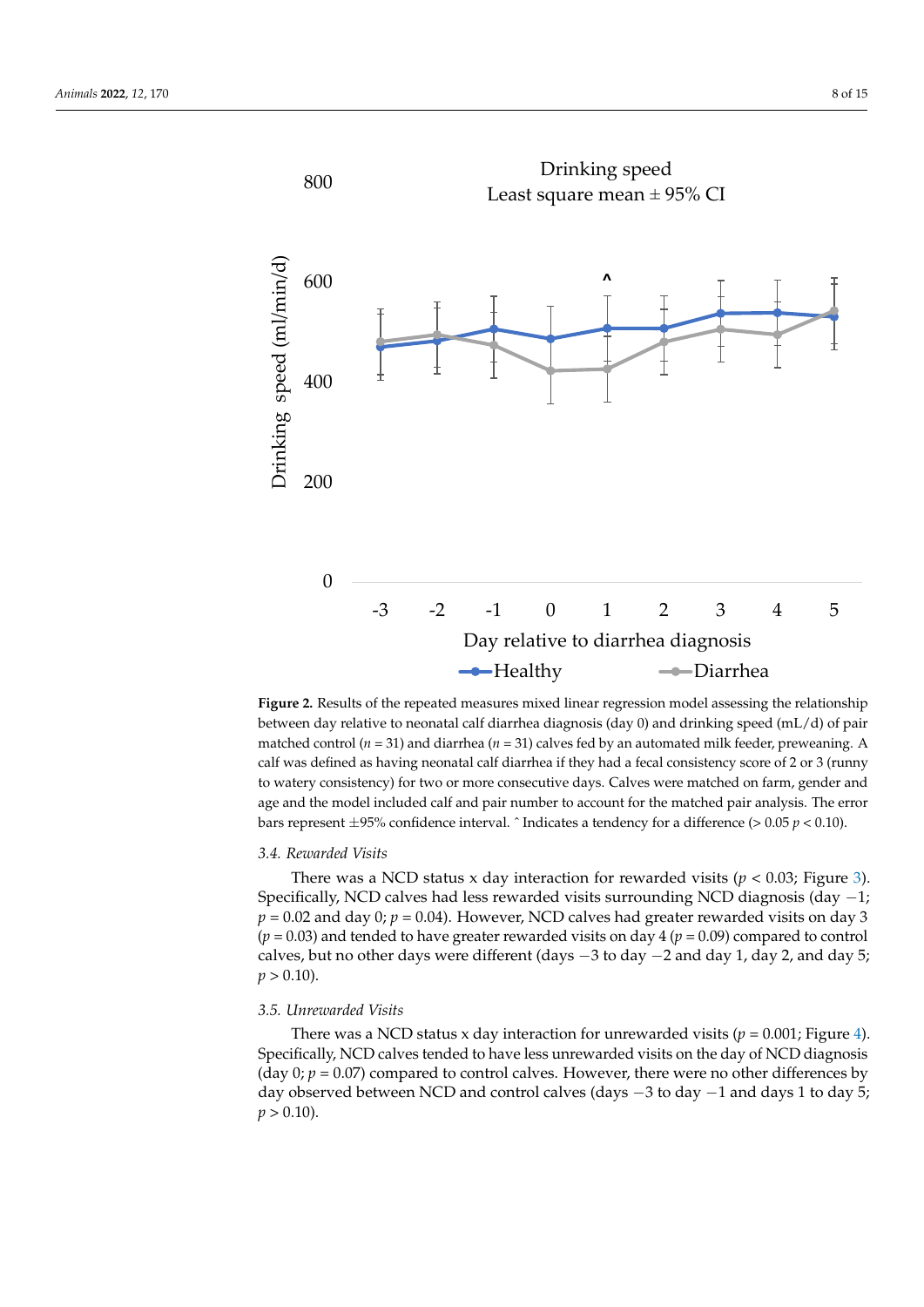<span id="page-10-0"></span>

Figure 3. Results of the repeated measures mixed linear regression model assessing the relationship between day relative to neonatal calf diarrhea diagnosis (day 0) and least square mean rewarded visits (visits/d) of pair matched control ( $n = 31$ ) and diarrhea ( $n = 31$ ) calves fed by an automated milk feeder, preweaning. A calf was defined as having NCD if they had Fan aaromated min reedly prevailing. It can was demiled as mating these in diep mat a fecal consistency score of 2 or 3 (runny to watery consistency) for two or more consecutive days. Calves were matched on farm, gender and age and the model included calf and pair number to account for the matched pair analysis. The error bars represent ±95% confi $p < 0.10$ ). dence interval. \* Indicates a significant difference ( $p \le 0.05$ ), and  $\hat{ }$  indicates a tendency (> 0.05)

#### There was a NCD status x day interaction for unrewarded visits (*p* = 0.001; Figure 4). *3.6. Parallel Testing*

 $S<sub>1</sub>$  calculation to have less unrewarded visits on the day of  $N<sub>2</sub>$  diagram of  $N<sub>2</sub>$ Dependent variables which had a significant interaction for NCD status x day and at least one significant day difference between control and NCD calves were used to calculate parallel sensitivity and specificity on the day of diagnosis, as this was when most feeding behaviors had a greater effect and were statistically significant. This criteria were met by two dependent variables, milk intake and rewarded visits. The optimal cut points used in this calculation can be found in Table [3](#page-11-1)**.** Parallel interpretation of the feeding behavior cut points resulted in a sensitivity of 69% and a specificity of 22%.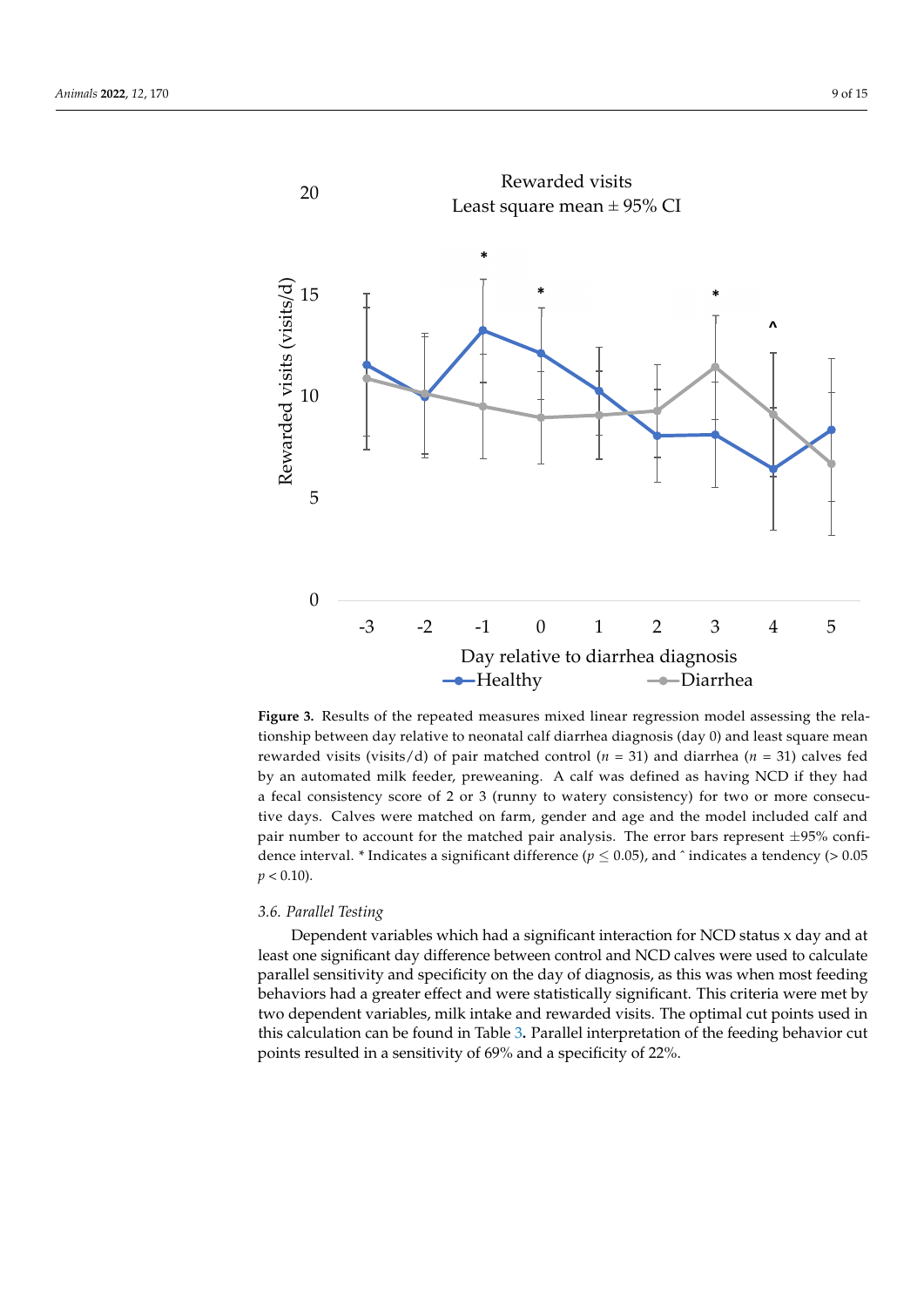<span id="page-11-0"></span>

**Figure 4.** Results of the repeated measures mixed linear regression model assessing the relationship **Figure 4.** Results of the repeated measures mixed linear regression model assessing the relationship between day relative to neonatal calf diarrhea diagnosis (day 0) and least square mean unrewarded between day relative to neonatal calf diarrhea diagnosis (day 0) and least square mean unrewarded visits (visits/d)<sup>1</sup> of pair matched control ( $n = 31$ ) and diarrhea ( $n = 31$ ) calves fed by an automated milk feeder, preweaning. A calf was defined as having NCD if they had a fecal consistency  $2.2 \times 2.3 \times 2.3 \times 2.3 \times 2.3 \times 2.3 \times 2.3 \times 2.3 \times 2.3 \times 2.3 \times 2.3 \times 2.3 \times 2.3 \times 2.3 \times 2.3 \times 2.3 \times 2.3 \times 2.3 \times 2.3 \times 2.3 \times 2.3 \times 2.3 \times 2.3 \times 2.3 \times 2.3 \times 2.3 \times 2.3 \times 2.3 \times 2.3 \times 2.3 \times 2.3 \times 2.3 \times 2.3 \times 2.3 \times 2.3 \times 2.3 \times 2.3 \$ score of 2 or 3 (runny to watery consistency) for two or more consecutive days. Calves were matched on farm, gender and age and the model included calf and pair number to account for the matched pair analysis.  $^1$  Unrewarded visits were non-normally distributed, significant differences ( $p \leq 0.05$ ) were obtained by transformation with common log and a correction factor. predicted values.  $\hat{\ }$  indicates a tendency ( $> 0.05$   $p < 0.10$ ). The least square means and error bars represent ±95% confidence interval of the back transformed

<span id="page-11-1"></span>**Table 3.** Diagnostic abilities of all feeding behaviors which were significantly associated with neonatal calf diarrhea (NCD) status on the day of diagnosis (day 0) for control (*n* = 31) and NCD pair matched preweaned calves (*n* = 31) fed by an automated milk feeder. Cases of NCD were defined as having a fecal consistency score of 2 or 3 (runny to watery consistency) for two or more consecutive days. Cases calves were matched to control calves based on farm, sex, and age. Sensitivity was defined as the probability that a truly diseased calf was identified as diseased defined as the probability that a truly healthy calf was identified as being healthy using feeding behaviors from the automated milk feeder. using its feeding behaviors collected from the automated milk feeder whereas specificity was

| <b>Feeding Behavior</b>          | Optimal<br>Cutpoint | Sensitivity at<br>Cutpoint | Specificity at<br>Cutpoint | Area under<br><b>ROC Curve</b> |
|----------------------------------|---------------------|----------------------------|----------------------------|--------------------------------|
| Milk intake (mL)                 | 6025                | 0.44                       | 0.28                       | 0.36                           |
| Rewarded visits $(\overline{d})$ |                     | 0.34                       | 0.69                       | 0.52                           |

# **4. Discussion**

**Feature Study provides insight into h Sensitivity at**  Ecume. **Specificity at**   $\frac{1013}{100}$ **Area under**  Our study provides insight into how feeding behaviors change surrounding a anghosis of NCD in carves. Fregumeant decrease in think thank was found in carves<br>with NCD compared to control calves. Furthermore, there was a NCD status x day diagnosis of NCD in calves. A significant decrease in milk intake was found in calves interaction for rewarded visits, which were less for NCD calves on day  $-1$  and day 0,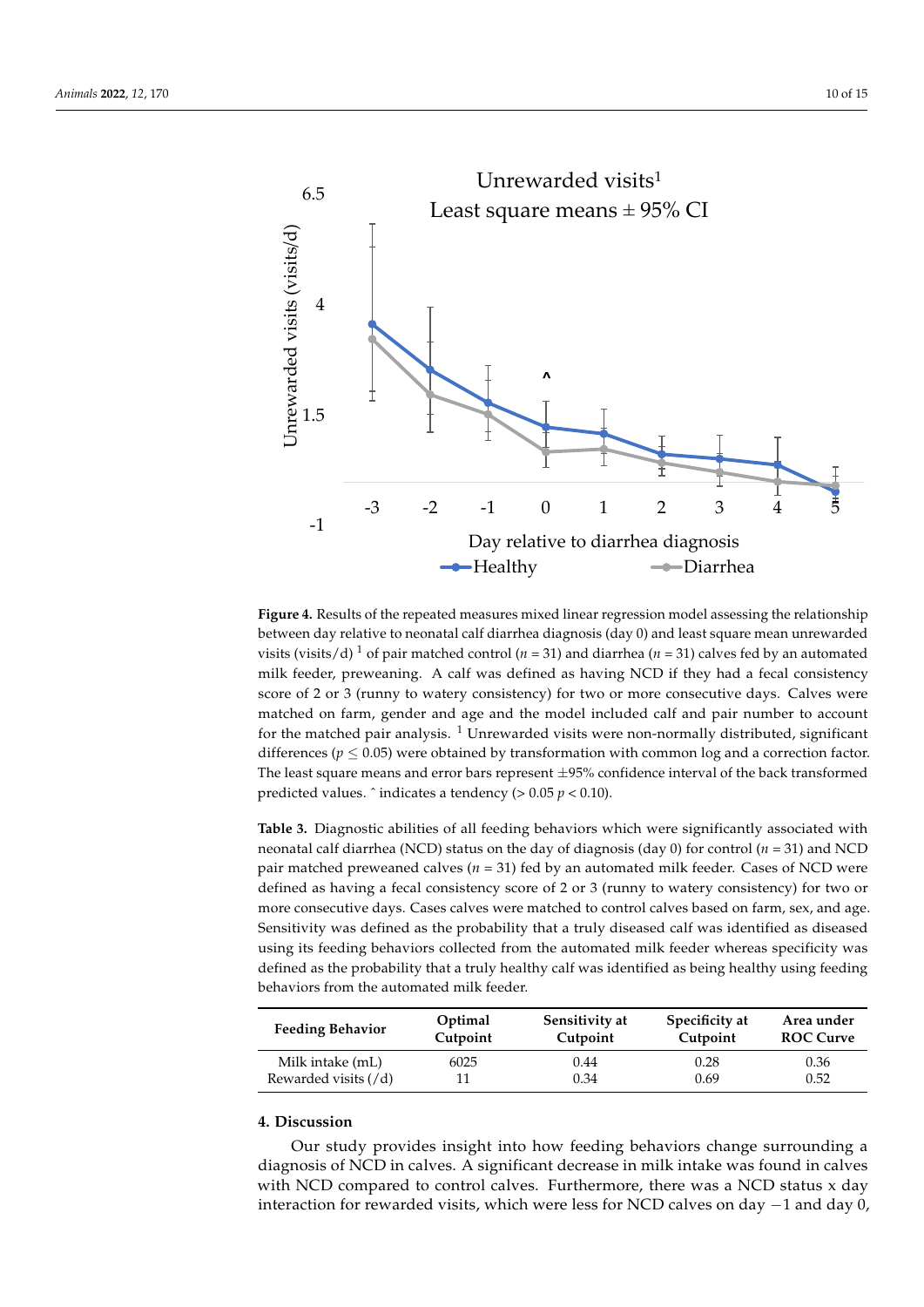but greater on day 3 compared to control calves. Milk intake has been associated with NCD in other studies as highlighted by a scoping review [\[18\]](#page-15-17). Our findings highlight that the onset of NCD in calves leads to sickness behavior and anorexia which are the first behavioral changes that occur when the immune response is activated [\[13\]](#page-15-12). However, this study differs in that the calves were health scored daily using a validated fecal consistency scoring system for indicating diarrhea in calves by trained researchers. This is different than others who either used producer diagnostic records [\[14\]](#page-15-13), assessed the calf hide for dirtiness or severe diarrhea [\[15\]](#page-15-14), or only evaluated for associations of feeding behavior with NCD on the day of diagnosis [\[17\]](#page-15-16), which increased our detection ability of NCD and allowed for changes in feeding behaviour to be detected as soon as symptoms of disease were present. However, cumulative parallel testing which included rewarded visits and milk intake did not achieve a high enough sensitivity to replace visual diagnostic criteria. Thus, we suggest that feeding behaviors may be useful to identifying a calf requiring further examination, but changes in these behaviors cannot indicate NCD status alone.

# *4.1. Associations between Feeding Behaviors and Neonatal Calf Diarrhea*

We observed that milk intake was the feeding behavior affected for the most days during NCD diagnosis and afterwards. Others also observed that milk intake declined on the day of NCD and after diagnosis in calves [\[14\]](#page-15-13). However, we only observed a tendency for differences prior to NCD diagnosis on day  $-1$ , which disagreed with a cross-sectional study [\[14\]](#page-15-13) and an observational study [\[15\]](#page-15-14). It is possible that differences were due to different diagnostic methods used for NCD. For example, the cross-sectional study relied on producer reporting, a sensitivity of 26%, specificity 97% and 84% accuracy was reported for diagnosing calves with a health event compared to a veterinarian [\[14\]](#page-15-13). This could have led to calves with NCD not being identified by the calf caregiver. As a result, NCD calves on our study may have been identified earlier, suggesting that the day relative to NCD diagnosis may not be directly comparable between their study and our study. Furthermore, an observational study observed that calves with NCD had consumed significantly less milk than controls on days −4, day −2, day −1 and day 0 compared to control calves [\[15\]](#page-15-14). While we also observed in this study that our calves had less milk intake prior to NCD diagnosis when compared to control calves, the other study diagnosed calves as NCD positive if they were observed to have loose or watery feces and a fever (rectal temperature of 39.5 ◦C or more), or if hide dirtiness was observed [\[15\]](#page-15-14). Recently, hide dirtiness score upon arrival to a veal farm was found to be a poor indicator of NCD in calves [\[20\]](#page-16-0). Thus, more severe cases of NCD, plus the inclusion of calves with hide dirtiness to diagnose NCD explains differences between our studies, making comparisons difficult.

Drinking speed was found to not differ between case and control calves in this study, which disagreed with a previous cross-sectional study, where drinking speed was different from day −3 to day 10 after NCD diagnosis [\[14\]](#page-15-13). As mentioned previously, this difference is likely due to differences in disease measurement, as our study likely detected a calf with an abnormal fecal consistency score sooner. In addition, calves in our study consumed milk much slower than what was observed in that study [14;  $490 \pm 218$  mL/min vs.  $877$  mL/min  $\pm$  344 mL/min, respectively], and was likely due to differences in the milk feeding strategy programmed into the automated milk feeder. Drinking speed has been shown to vary based on milk feeding strategies, calves offered less milk (e.g., <8 L/d) had faster drinking speeds than calves offered more milk [\[26\]](#page-16-6). Indeed, this hypothesis agreed with the findings of an observational study, drinking speed was not different between sick and healthy calves when two different milk feeding strategies were used [\[27\]](#page-16-7), which could have greatly impacted the feeding behaviors. Thus, we suspect that drinking speed is dependent on milk feeding strategy and NCD definitions but was not a reliable indicator of NCD in this study.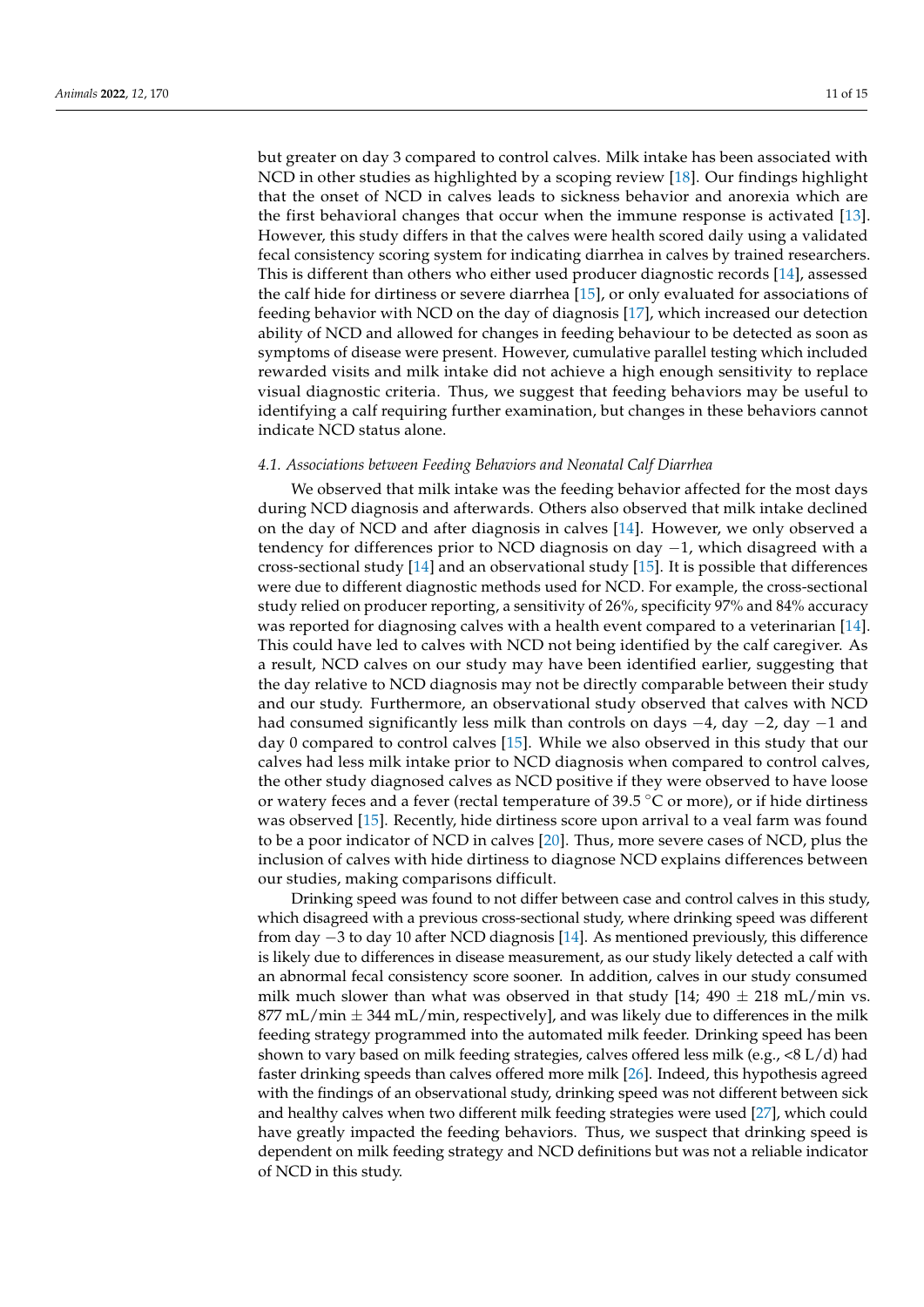In this study, the number of rewarded visits to the AMF per day was different between diseased calves and control calves on day  $-1$ , day 0, and day 3, which has not been observed in other studies [\[14](#page-15-13)[,15,](#page-15-14)[27\]](#page-16-7). Indeed, no differences in the number of rewarded visits between control calves and calves with NCD were observed in other studies [\[27\]](#page-16-7). The differences between the studies and our study are likely in part due to the method of health scoring and definition of disease as previously discussed. However, the most likely cause of this difference is milk feeding strategy. Calves in our study were offered milk ad libitum, while other studies offered calves  $8 L/d$  or less  $[14,15]$  $[14,15]$ . It has been observed that milk feeding strategy affects how often a calf visits the feeder [\[28\]](#page-16-8). For example, AMF calves offered milk ad libitum consumed twice as much milk (e.g., 12 L/d), had minimal unrewarded visits, and had greater rewarded visits compared to calves offered restricted milk at 10% body weight per day [\[28\]](#page-16-8). Thus, it is possible that NCD calves in the aforementioned studies had a ceiling effect for rewarded visits, where the maximum milk allotment offered was less than the total amount of milk that a calf wanted to consume. We suggest that rewarded visits may change in calves offered milk ad libitum, but our results cannot replace a diagnostic calf exam.

In this study, we observed a tendency for unrewarded visits to be different on the day of NCD diagnosis. Unrewarded visits have been considered an indicator of hunger, as calves offered restricted amounts of milk have higher unrewarded visits than calves offered milk ad libitum [\[28\]](#page-16-8). Indeed, other studies which restricted milk intake observed an association between unrewarded visits and NCD status in calves [\[14,](#page-15-13)[15\]](#page-15-14). We suspect differences in our findings are because our calves always had milk available, and there were minimal opportunities to experience an unrewarded visit since calves could consume up to 3 L every 2 h. Alternatively, unrewarded visits were not-normally distributed and had to be transformed in this study to assess for significance, we suggest that this variable is highly variable by individual calf. It is possible that for calves who are milk motivated, changes in unrewarded visits might be indicative of NCD, personality traits have been associated with feeding behavior in calves [\[25\]](#page-16-5). Future research should investigate the potential of changes in an individual calf's unrewarded visits to predict neonatal calf diarrhea to determine if unrewarded visits can be used as an indicator of neonatal calf diarrhea.

# *4.2. Parallel Testing*

The findings in our study suggest that feeding behaviors cannot be used as the sole indicators of diagnosis of NCD in calves. Thus, we used cumulative testing, where we evaluated the potential of behavioral changes in milk intake and rewarded visits to indicate disease. While we observed a moderate sensitivity, we observed a low specificity for diagnosing NCD in these calves. As was suggested by epidemiologists decades ago, a high sensitivity rate is desired when the consequences of the disease can be fatal [\[29\]](#page-16-9). Since NCD is the leading cause of morbidity and mortality in preweaned calves [\[30\]](#page-16-10), we suggest that the use of these feeding behaviors to identify NCD cannot replace physical exams. However, feeding behavior may be useful for identifying which calves require further attention since some calves with NCD require immediate intervention, calves with NCD can present signs of dehydration, metabolic acidosis, hypoglycemia and hyperatremia [\[31,](#page-16-11)[32\]](#page-16-12), which require timely clinical interventions such as fluid therapy to rectify [\[33,](#page-16-13)[34\]](#page-16-14). Future research should develop an alert using feeding behavior to detect calves at risk for neonatal calf diarrhea.

# *4.3. Limitations*

A limitation to consider when interpreting the results of our study is the short period calves were observed. Others have found that some feeding behaviors changed in the days leading up to diagnosis and then persisted throughout the entire study period [\[14](#page-15-13)[,15\]](#page-15-14). As a result, ideally the observation period would have been larger than what was used in our study; however, many calves had NCD soon after they were trained on the AMF, limiting the amount of feeding behavior data that was available for them prior to diagnosis. Thus, we were unable to assess for changes in feeding behaviors for 4 or more days prior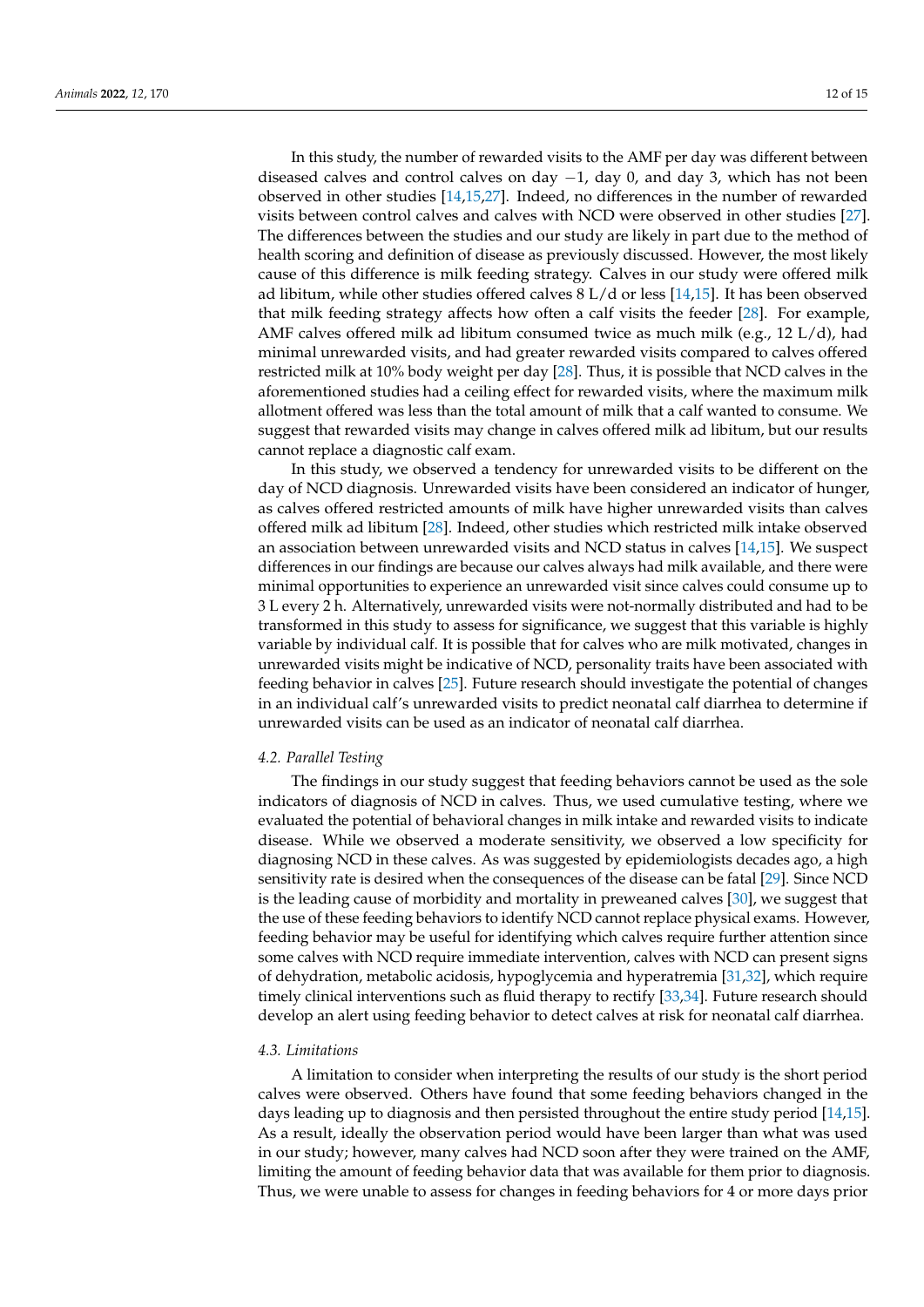to diagnosis as there would have been an insufficient sample size and as a result, it is unknown if there were changes in feeding behaviors in those days. Furthermore, this data was collected as part of a convenience sample which may have reduced the external validity of the study. For example, since calves from the Grober facility were sourced from multiple locations, we did not have serum total protein status or birthweights to include as a covariate in the models. In addition, bias may have also been introduced into the study as the calves were treated with oral electrolytes and meloxicam at the onset of neonatal calf diarrhea. Providing an oral electrolyte solution to NCD calves has been associated with improved hydration status, improved blood pH, and a lower duration to resuscitation compared to calves receiving fluid therapy IV or subcutaneously [\[34\]](#page-16-14). It is possible that providing an oral electrolyte solution to calves in this study may have influenced calf feeding behaviour compared to calves not receiving a treatment. However, due to the virulence of NCD, oral electrolytes were provided to the calves to minimize suffering and the duration of disease. Furthermore, it has been shown that administering meloxicam to calves with NCD increased the likelihood of the calf consuming the entirety of their milk allowance [\[35\]](#page-16-15). However, the effect of NSAID on milk intake has yet to be investigated in calves offered more than  $4 \frac{L}{d}$ . A final limitation to consider is that multiple researchers completed health scoring of calves and no interobserver reliability tests were completed. This may have resulted in differences in the fecal consistency scoring, and thereby misclassification of disease status.

In summary, we suggest that milk intake and rewarded visits are associated with neonatal calf diarrhea in calves offered milk ad libitum, with milk intake being the most robust behavior for detecting changes associated with NCD; however, we caution that this observation is dependent on the milk feeding strategy programmed into the automated milk feeder. Based on the literature, we believe that more complex algorithms are needed to increase the sensitivity and specificity of disease detection for NCD in calves, because the time between the pathogen exposure, incubation period and symptoms of NCD is around 24–48 h in calves [\[21](#page-16-1)[,22\]](#page-16-2). It is possible that multiple behaviors (i.e., activity levels with feeding behavior) may increase the sensitivity and specificity of an algorithm's ability to detect disease in calves in a timely manner. Alternatively, it is also possible that with a larger population of dairy calves, machine learning techniques can tease out feeding behavior differences associated with NCD without incorporating multiple precision technologies. Thus, more research is needed to develop methods which increase the sensitivity and the specificity of disease detection using feeding behavior in calves.

## **5. Conclusions**

This case-control study indicated that calves with neonatal calf diarrhea changed their feeding behaviors in the days surrounding the diagnosis of disease. A matched pair analysis revealed that calves with neonatal calf diarrhea had less rewarded visits on the day before diagnosis, and the day of diagnosis of disease; lower milk intake was also observed for these calves on the day of disease diagnosis and for several days after disease diagnosis compared to control calves. The automated milk feeder cannot replace the clinical examination used to identify calves with neonatal calf diarrhea. Rather, it can be used as tool to help indicate which calves may require further attention. Future research should target larger sample sizes and observational periods to further assess the associations between disease and changes in feeding behaviors in calves. Future research should also evaluate the potential of feeding behavior algorithms for an early intervention strategy to ameliorate neonatal calf diarrhea.

**Author Contributions:** Conceptualization, D.L.R. and M.H.C.; methodology, J.H.C.C., M.A.S. and D.L.R.; formal analysis, M.H.C., C.B.W., T.E.v.K., M.C.C. and D.L.R.; data curation, A.K. and C.M.-G.; writing—original draft preparation, M.H.C.; writing—review and editing, M.H.C., C.B.W., J.H.C.C., M.A.S., C.M.-G., T.E.v.K., A.K., D.L.R. and M.C.C.; visualization, M.H.C., C.B.W. and D.L.R.; supervision, D.L.R.; project administration, D.L.R.; funding acquisition, D.L.R. All authors have read and agreed to the published version of the manuscript.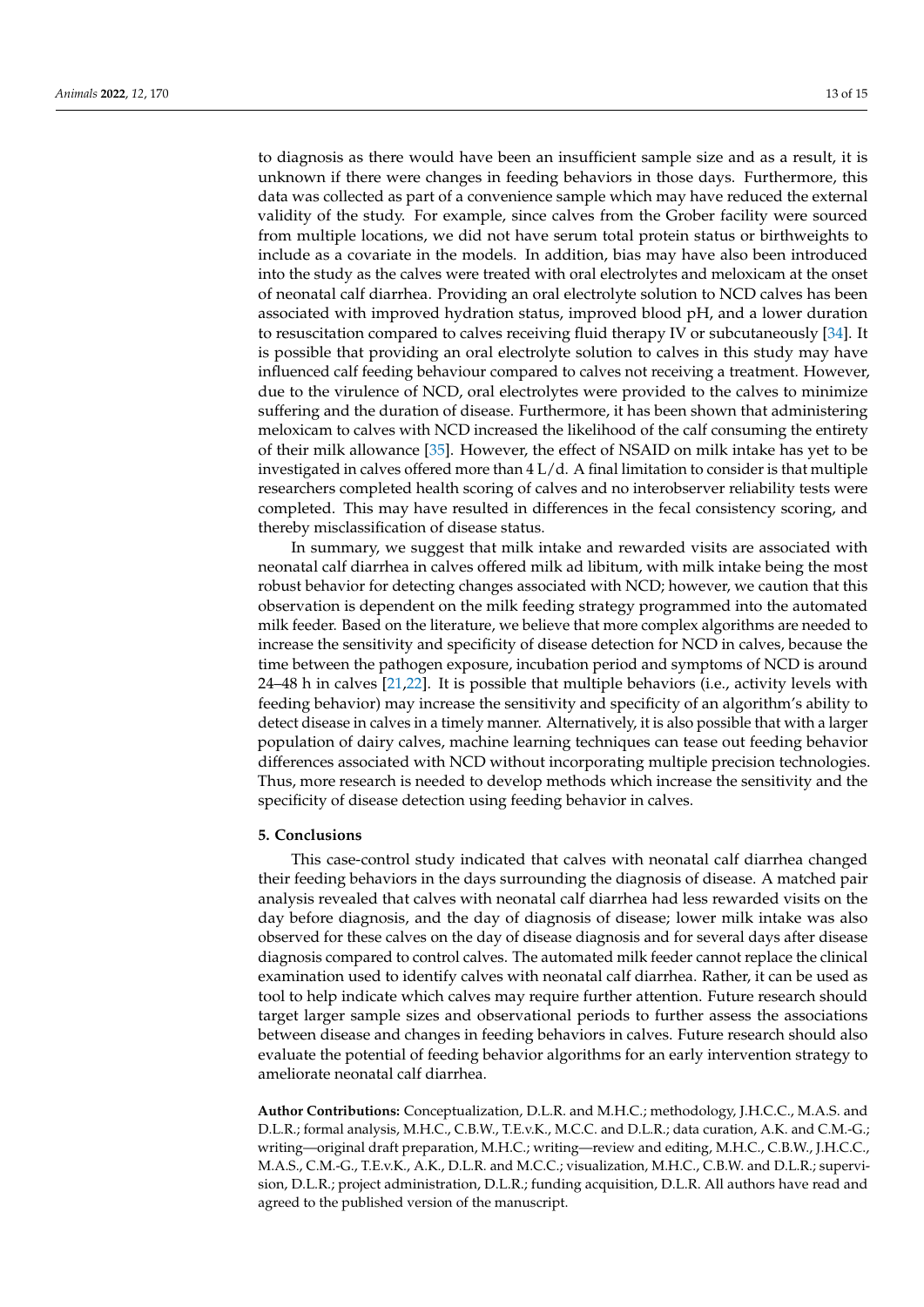**Funding:** This research was funded by Food from Thought, Canada First Research Excellence Fund.

**Institutional Review Board Statement:** The study was conducted according to the guidelines of the Declaration of Helsinki, and approved by the Institutional Review Board and Ethics Committee of the University of Guelph (protocol code #3477 approved in 2016 and #4408 approved in 2017).

**Informed Consent Statement:** Not applicable.

**Data Availability Statement:** This dataset is available for open access in a Mendeley repository [doi:10.17632/djf4fkgp5w.1.](doi:10.17632/djf4fkgp5w.1)

**Acknowledgments:** The authors would like to the students and research staff at the University of Guelph for all their assistance in health scoring calves. The authors would also like to thank the producers for their assistance with this study.

**Conflicts of Interest:** The authors declare no conflict of interest.

# **References**

- <span id="page-15-0"></span>1. Medrano-Galarza, C.; LeBlanc, S.J.; De Vries, T.J.; Jones-Bitton, A.; Rushen, J.; de Passillé, A.M.; Haley, D.M. A survey of dairy calf management practices among farms using manual and automated milk feeding systems in Canada. *J. Dairy Sci.* **2017**, *100*, 6872–6884. [\[CrossRef\]](http://doi.org/10.3168/jds.2016-12273)
- <span id="page-15-1"></span>2. Miller-Cushon, E.; Bergeron, R.; Leslie, K.E.; De Vries, T.J. Effect of milk feeding level on development of feeding behavior in dairy calves. *J. Dairy Sci.* **2013**, *96*, 551–564. [\[CrossRef\]](http://doi.org/10.3168/jds.2012-5937)
- <span id="page-15-2"></span>3. De Paula Vieira, A.; de Passillé, A.M.; Weary, D.M. Effects of the early social environment on behavioral responses of dairy calves to novel events. *J. Dairy Sci.* **2012**, *95*, 5149–5155. [\[CrossRef\]](http://doi.org/10.3168/jds.2011-5073)
- <span id="page-15-3"></span>4. Costa, J.H.C.; Daros, R.R.; von Keyserlingk, M.A.G.; Weary, D.M. Complex social housing reduces food neophobia in dairy calves. *J. Dairy Sci.* **2014**, *97*, 7804–7810. [\[CrossRef\]](http://doi.org/10.3168/jds.2014-8392) [\[PubMed\]](http://www.ncbi.nlm.nih.gov/pubmed/25306284)
- <span id="page-15-4"></span>5. Medrano-Galarza, C.; LeBlanc, S.J.; Jones-Bitton, A.; De Vries, T.J.; Rushen, J.; de Passillé, A.M.; Haley, D.B. Producer perceptions of manual and automated milk feeding systems for dairy calves in Canada. *Can. J. Anim. Sci.* **2017**, *98*, 250–259. [\[CrossRef\]](http://doi.org/10.1139/cjas-2017-0038)
- <span id="page-15-5"></span>6. Svensson, C.; Lundborg, C.K.; Emanuelson, U.; Olsson, S.O. Morbidity in Swedish dairy calves from birth to 90 days of age and individual calf-level risk factors for infectious diseases. *Prev. Vet. Med.* **2003**, *58*, 179–197. [\[CrossRef\]](http://doi.org/10.1016/S0167-5877(03)00046-1)
- <span id="page-15-6"></span>7. Karle, B.; Maier, G.U.; Love, W.J.; Dubrovsky, S.A.; Williams, D.R.; Anderson, R.J.; Van Eenennaam, A.L.; Lehenbauer, A.L.; Aly, S.S. Regional management practices and prevalence of bovine respiratory disease in California's preweaned dairy calves. *J. Dairy Sci.* **2019**, *102*, 7583–7596. [\[CrossRef\]](http://doi.org/10.3168/jds.2018-14775)
- <span id="page-15-7"></span>8. Hänninen, L.; Hepola, H.; Rushen, J.; de Passillé, A.M.; Pursiainen, P.; Tuure, V.M.; Syrjälä-Qvist, L.; Pyykkönen, M.; Saloniemi, H. Resting behaviour, growth and diarrhoea incidence rate of young dairy calves housed individually or in groups in warm or cold buildings. *Acta Agric. Scand. A—Anim. Sci.* **2003**, *53*, 21–28. [\[CrossRef\]](http://doi.org/10.1080/09064700310002008)
- <span id="page-15-8"></span>9. Jorgensen, M.W.; Adams-Progar, A.; de Passille, A.M.; Rushen, J.; Godden, S.M.; Chester-Jones, H.; Endres, M.I. Factors associated with dairy calf health in automated feeding systems in the Upper Midwest United States. *J. Dairy Sci.* **2017**, *100*, 5675–5686. [\[CrossRef\]](http://doi.org/10.3168/jds.2016-12501)
- <span id="page-15-9"></span>10. Jorgensen, M.; Endres, M.I. Risk factors for calf mortality on farms using automated feeders in the Midwest USA. *J. Anim. Sci.* **2016**, *94* (Suppl. 5), 592. [\[CrossRef\]](http://doi.org/10.2527/jam2016-1231)
- <span id="page-15-10"></span>11. Svensson, C.; Liberg, P. The effect of group size on health and growth rate of Swedish dairy calves housed in pens with automatic milk-feeders. *Prev. Vet. Med.* **2006**, *73*, 43–53. [\[CrossRef\]](http://doi.org/10.1016/j.prevetmed.2005.08.021) [\[PubMed\]](http://www.ncbi.nlm.nih.gov/pubmed/16191449)
- <span id="page-15-11"></span>12. Pedersen, R.E.; Sørensen, J.T.; Skjøth, F.; Hindhede, J.; Nielsen, T.R. How milk-fed dairy calves perform in stable versus dynamic groups. *Livest. Sci.* **2009**, *121*, 215–218. [\[CrossRef\]](http://doi.org/10.1016/j.livsci.2008.06.007)
- <span id="page-15-12"></span>13. Hart, B.L.; Hart, L.A. Sickness behavior in animals: Implications for health and wellness. *Encycl. Anim. Behav.* **2019**, *1*, 171–175.
- <span id="page-15-13"></span>14. Knauer, W.A.; Godden, S.M.; Dietrich, A.; James, R.E. The association between daily average feeding behaviors and morbidity in automatically fed group-housed preweaned dairy calves. *J. Dairy Sci.* **2017**, *100*, 5642–5652. [\[CrossRef\]](http://doi.org/10.3168/jds.2016-12372) [\[PubMed\]](http://www.ncbi.nlm.nih.gov/pubmed/28478006)
- <span id="page-15-14"></span>15. Sutherland, M.A.; Lowe, G.L.; Huddart, F.J.; Waas, J.R.; Stewart, M. Measurement of dairy calf behavior prior to onset of clinical disease and in response to disbudding using automated calf feeders and accelerometers. *J. Dairy Sci.* **2018**, *101*, 8208–8216. [\[CrossRef\]](http://doi.org/10.3168/jds.2017-14207)
- <span id="page-15-15"></span>16. Borderas, T.F.; Rushen, J.; von Keyserlingk, M.A.G.; de Passillé, M.A. Automated measurement of changes in feeding behavior of milk-fed calves associated with illness. *J. Dairy Sci.* **2009**, *92*, 4549–4554. [\[CrossRef\]](http://doi.org/10.3168/jds.2009-2109)
- <span id="page-15-16"></span>17. Conboy, M.H.; Winder, C.B.; Medrano-Galarza, C.; Le Blanc, S.J.; Haley, D.B.; Costa, J.H.C.; Steele, M.A.; Renaud, D.L. Associations between feeding behaviors collected from an automated milk feeder and disease in group-housed dairy calves in Ontario: A cross-sectional study. *J. Dairy Sci.* **2021**, *104*, 10183–10193. [\[CrossRef\]](http://doi.org/10.3168/jds.2021-20137)
- <span id="page-15-17"></span>18. Morrison, J.; Renaud, D.L.; Churchill, K.J.; Costa, J.H.C.; Steele, M.A.; Winder, C.B. Predicting morbidity and mortality using automated milk feeders: A scoping review. *J. Dairy Sci.* **2021**, *104*, 7177–7194. [\[CrossRef\]](http://doi.org/10.3168/jds.2020-19645) [\[PubMed\]](http://www.ncbi.nlm.nih.gov/pubmed/33741152)
- <span id="page-15-18"></span>19. Renaud, D.L.; Buss, L.; Wilms, J.N.; Steele, M.A. Technical note: Is fecal consistency scoring an accurate measure of fecal dry matter in dairy calves? *J. Dairy Sci.* **2020**, *103*, 10709–10714. [\[CrossRef\]](http://doi.org/10.3168/jds.2020-18907)